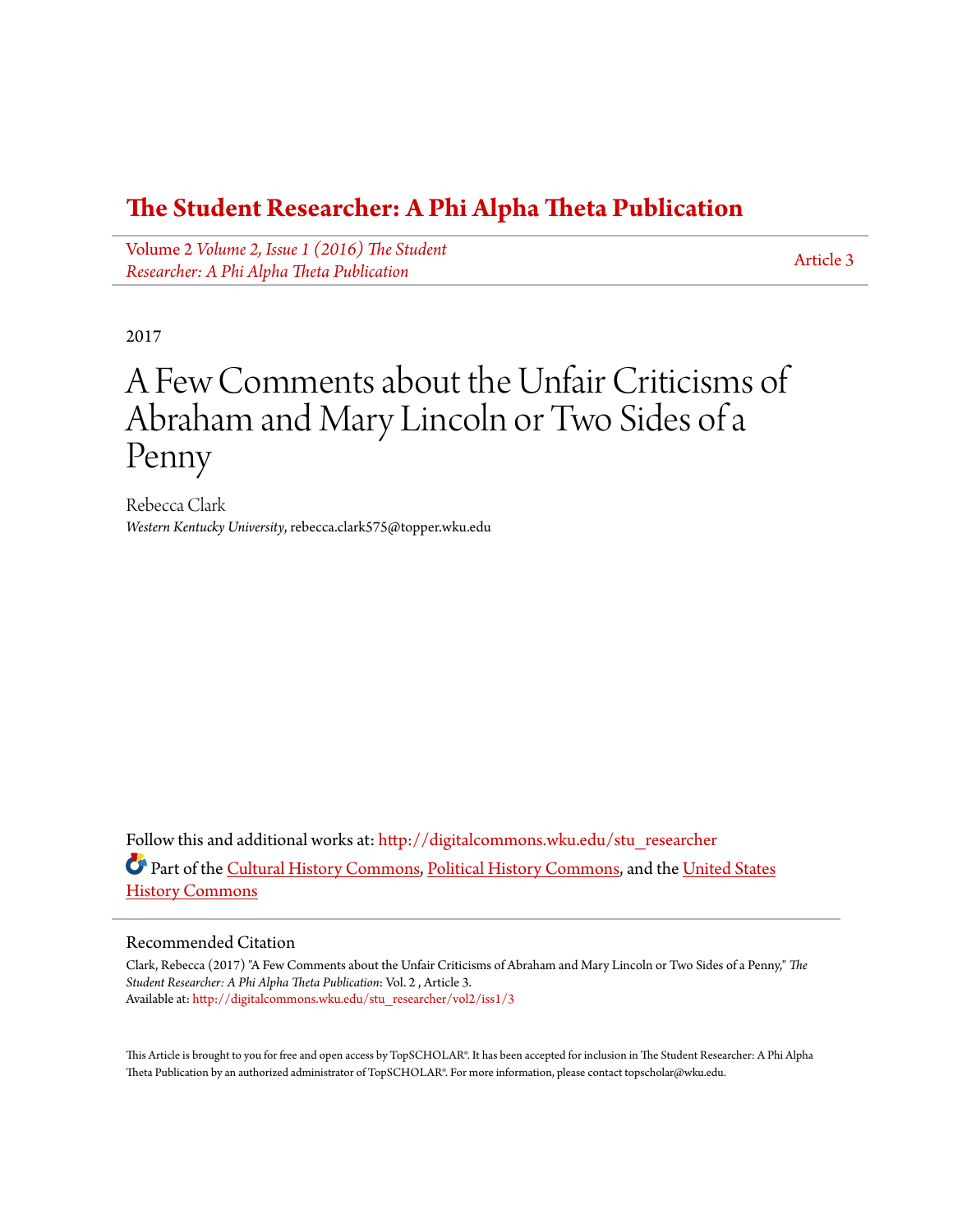## A Few Comments about the Unfair Criticisms of Abraham and Mary Lincoln or Two sides of a Penny

Rebecca Clark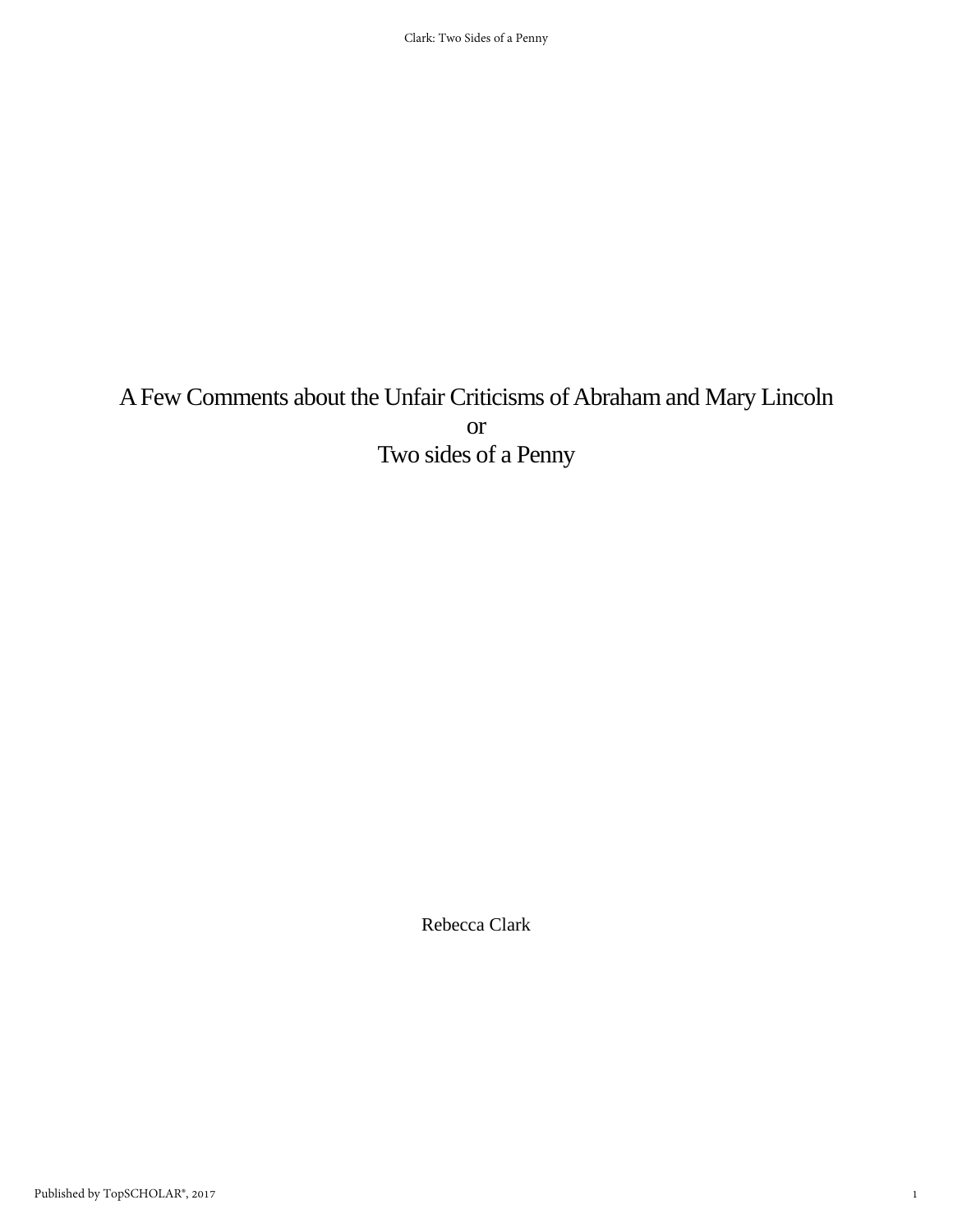There are a tremendous number of books and articles printed about Abraham and Mary Lincoln. They comment, critique, and analyze every aspect of their lives before, during, and after the Lincoln Presidency. No triviality has been deemed too small or inconsequential to dwell upon and debate. In fact, the Lincolns, from the beginning of Abraham's courtship of Mary Todd to after the fatal assassination, were treated unfairly and subjected to false attacks by the press, public, and family members for self-serving agendas, and nefarious purposes. Despite her family's qualms over her choice of a husband, Mary saw in Abrahamqualities others could not see; she knew that one day he would be great.<sup>1</sup>

Being veterans of the political world, but also deeply embroiled in the debates over slavery and secession, Abraham and Mary Lincoln probablyexpected negative public commentsabout Lincoln's policies, especially after he became President. Because of his dress, looks, voice, and mannerisms, many people unfairly judged him.<sup>2</sup>Until they met him, or listened to his message, they treated him with merriment and incredulity when first seeing him in public.<sup>3</sup> For example, Elizabeth Grimsley, Mary's cousin who traveled to Washington, D.C. with the Lincolns for the inauguration, wroteof overhearing a New Yorker discussing Lincoln's qualification to become President: "Would his western gaucherie disgrace the Nation?"<sup>4</sup> Elizabeth was upset because she felt Springfield was as culturally advanced as any Eastern city,citing many prominent politicians of the timewho came from the West, including Stephen

<sup>1</sup> C. C. Ritze, "In Defense of Mrs. Lincoln," *Journal of the Illinois State Historical Society*, Vol. 30, No. 1 (Apr., 1937): 22, 44.

<sup>2</sup> Stephen Berry, *House of Abraham: Lincoln and the Todds, A Family Divided By War*, (Boston and New York: Houghton Mifflin Company, 2007), 27, 31, 98.

<sup>&</sup>lt;sup>3</sup> William H. Herndon, *Herndon's Lincoln: The True Story of a Great Life*, (Indianapolis and New York: The Bobbs-Merrill Company, Inc., 1970), 109 – 110.

William E. Gienapp, *Abraham, Lincoln and the Civil War America: A Biography* (Oxford University Press, 2002), 34.

Berry, 99.

<sup>4</sup> Elizabeth Todd Grimsley, "Six Months in the White House," *Journal of the Illinois StateHistorical Society*, Vol. 19, No. 3/4 (Oct., 1926 - Jan., 1927): 44.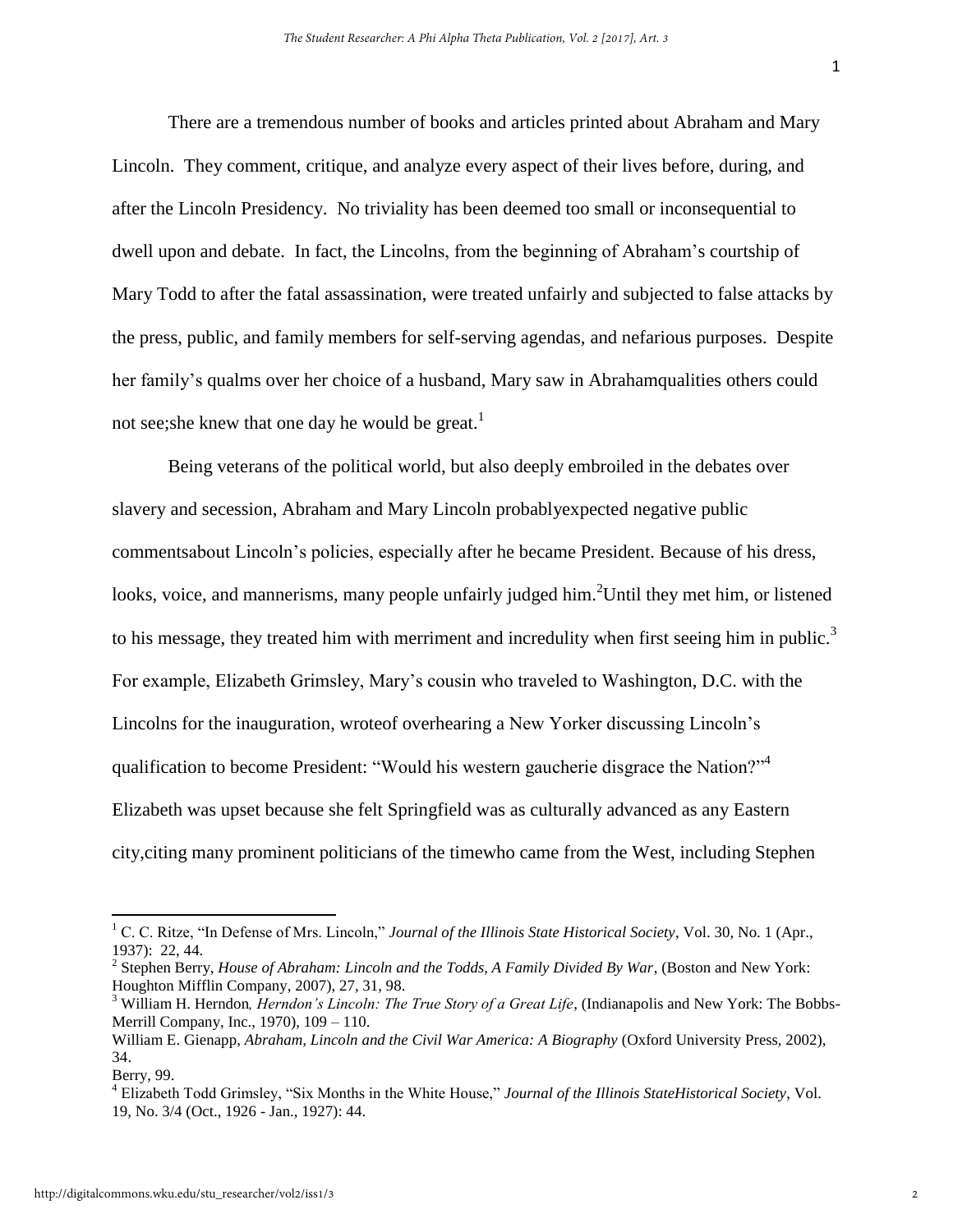2

Douglas and Lyman Trumbull.<sup>5</sup>While some critical comments caused dismay, other comments aroused amusement in the Lincoln family:"The President bears himself well, and does not seem the least embarrassed."<sup>6</sup>*Harper's Weekly*had originally subscribed to this discriminating view,but reporting in subsequent support ofLincoln's July 1861 speech, it declared,"I can forgive the jokes and the big hands and the inability to make bows. Some of us who doubted were wrong."<sup>7</sup>

The public reacted unfairly to Lincoln before he was sworn in as President, and how he dealt with an assassination plot on his way to Washington and with other threats timed to take place on his day of inauguration. While still in Springfield, he received a letter from "Vindex" claiming to be, "One of a sworn band of 10 who have resolved to shoot you in the inaugural procession on the 4<sup>th</sup> of March 1861."<sup>8</sup>While Lincoln refused to be intimidated by these rumors, he earlier agreed to enter the District of Columbia in secret and to have a strong military presence during his inauguration which was unusual at that time.<sup>9</sup> After President Lincoln's security response was discovered, he was scorned by the public and press alike.<sup>10</sup>

Lincoln's critics were not exclusivelyfrom the political and social spheres, but came from the private sector as well. Slandered by his wife's familythroughout theircourtship and marriage, Lincoln discovered that many Todd family members disapproved of himas "good enough" for Mary, and they thought he would not be successful. When he proved them wrong, their dislike for him, further increased. $11$ 

<sup>5</sup> Grimsley, 44

 $6$  Grimsley, 50.

 $<sup>7</sup>$  Gienapp, 85.</sup>

<sup>8</sup> Catherine Clinton, "Wife versus Widow: Clashing Perspectives on Mary Lincoln's Legacy," *Journal of the Abraham Lincoln Association,* Vol. 28, No. 1 (2007): 11.

<sup>&</sup>lt;sup>9</sup>Gienapp, 77.

Justin G. Turner, Linda Levitt Turner, *Mary Todd Lincoln: Her Life and Letters*, (New York: Alfred A. Knopf, 1972), 78.

 $10$  Gienapp, 77.

 $11$  Berry, x, xi.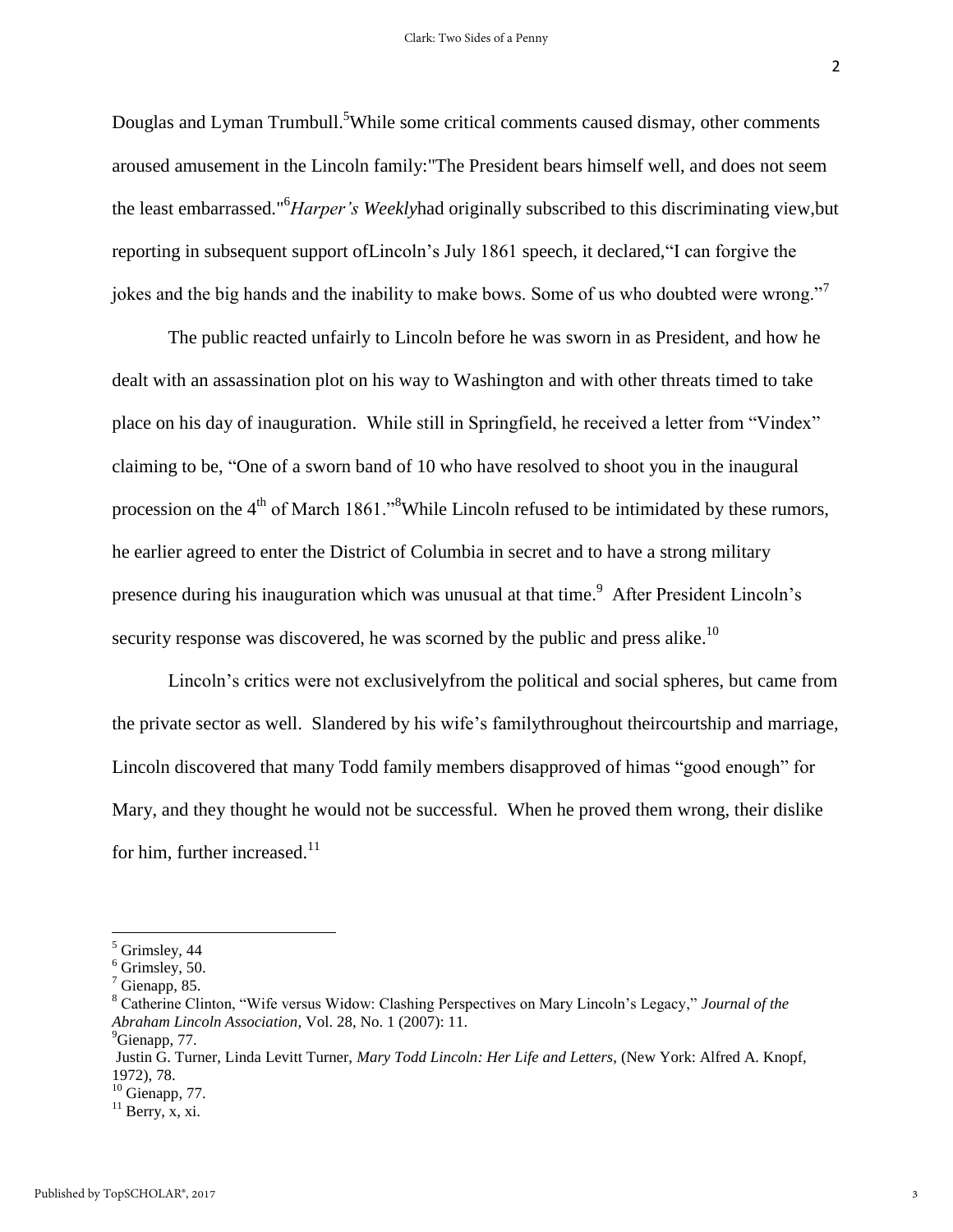Ironically, Lincoln would help Mary's Confederate side of the family during the war; in return, they used their relationship with Lincoln against him.<sup>12</sup>The Todds feigned respect as they surreptitiously took advantage of Lincoln.While seeking concessions for themselves and enemies of the Union, they attained Confederate advantage through Lincoln's kindness.<sup>13</sup>On visiting the White House, the husband of Margaret Todd, Charles Kellogg, soliciteda patronage position from Lincoln. Government officials informed Lincoln that Kellogg was a rebel supporter and had been overheard making comments to this effect. Kellogg admitted he had originally sided with the South until they attacked Fort Sumter,after which he swore his allegiance to the North. Not only was this untrue, but aletter written after the Fort Sumter attack surfaced to the contrary. He quietly escaped to the South uponlearning of the mounting evidence against him. Once safe below the Mason-Dixon Line, he informed a Confederate journalist that he was Mary Todd Lincoln's brother in law, and he admittedlycommitted treason when he revealed how General George B. McClellan had sent soldiers to the West, leaving the Capital undefended.<sup>14</sup>

The undeserved treatment of Lincoln by the Todd family persisted throughout the war.David Todd, Mary's half-brother, spoke of visiting the Lincolns at the White House and bragged of conniving "chump" Lincoln into giving him information about Northern war efforts.<sup>15</sup> He routinely proclaimed that, the wanted to cut his brother-in-law's heart out."<sup>16</sup>David's relationship to the Lincolns was often estranged, so much so that it is difficult to determine truth from fiction. Mary's beloved sister, Emilie, held Lincoln personally responsible for the war and her husband's death. She reflected long held Todd family traits by failing to

 $12$ ibid.

<sup>&</sup>lt;sup>13</sup> Berry, 172.

 $14$  Berry,  $117 - 118$ .

 $15$  Berry, xiii, 62, 89.

 $16$ ibid.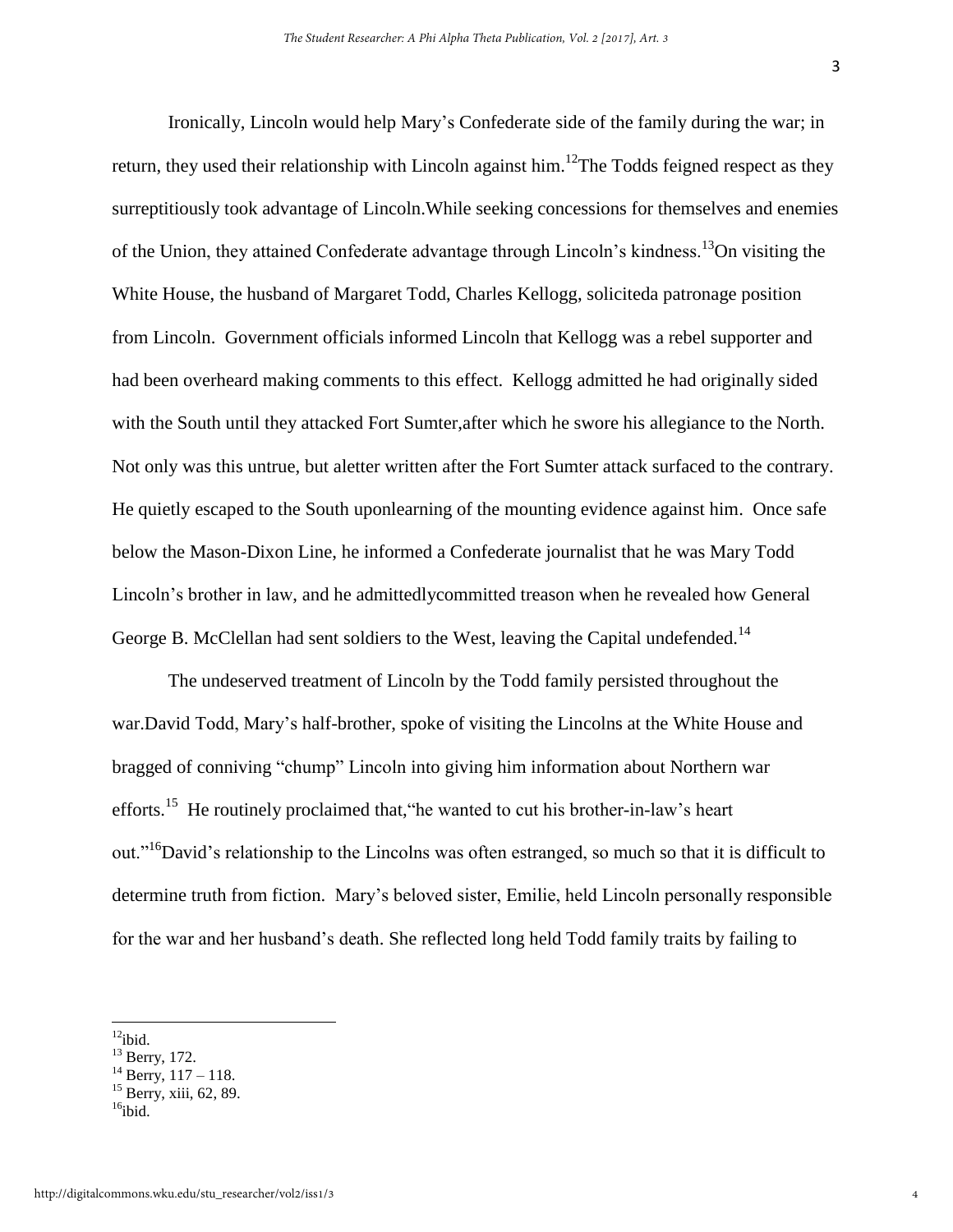4

acknowledge personal or Southern responsibility for the war.<sup>17</sup> Both incidents serve as examples of how some of the Todd family disparaged Lincoln, in contrast to his loving and accepting attitude towards them as beloved family members, despite political differences.

 While Abraham received his share of unfair and untruthful criticism, his wife was certainly subjected to much more bad press. Knowing her husband would receive criticisms for his policies, she probably did not expect to be the target of so much political and social disapproval. Granted, Maryfrequently placed herself in politically questionable situationsmaking her susceptible to bad publicity.<sup>18</sup>Manyinsinuations and claims of unfounded attacks were meant only as an undermining of the Lincolns and of the president.Rarely did the public hear about Mary'snoblest endeavors, such as visiting and tending to injured Union soldiers or bearing the burdens of sustaining her children while her husband oversaw the war effort.<sup>19</sup>

 Growing up, Mary was an excitable little girl who desired attention during her [impressionable](https://www.google.com/search?espv=2&biw=1366&bih=667&site=webhp&q=define+impressionable&sa=X&sqi=2&ved=0CCAQ_SowAGoVChMIxL_N49TeyAIVQjUmCh2k0Ayd) years, and, while she tried to be dignified, she became impulsive, vocalized her opinions freely, and "revealed a stubborn nature, a shrewd, independent mind, and a sharp tongue." But there was no cruel intention towards others.<sup>20</sup>With little parental supervision, there is small wonder that the Todd children did not learn to exercise more self-control.<sup>21</sup>

Mary was accustomed to being pampered as a child, and expected the same indulgence as an adult.<sup>22</sup>Mary did not display the "typical" female decorum of her day, which was to stay out of the man's world, and she paid the price for these attitudes. She enjoyed politics, but she was also highly educated and unafraid of exhibiting her intelligence. In some instances, her

 $17$  Berry, 174.

 $18$  Clinton,  $13 - 14$ .

Grimsley, 56.

<sup>&</sup>lt;sup>19</sup> Turner 145, 149 – 150, 179.

<sup>&</sup>lt;sup>20</sup> Turner,  $4 - 6$ .

 $21$  Berry, 14.

 $22$  Berry, 99.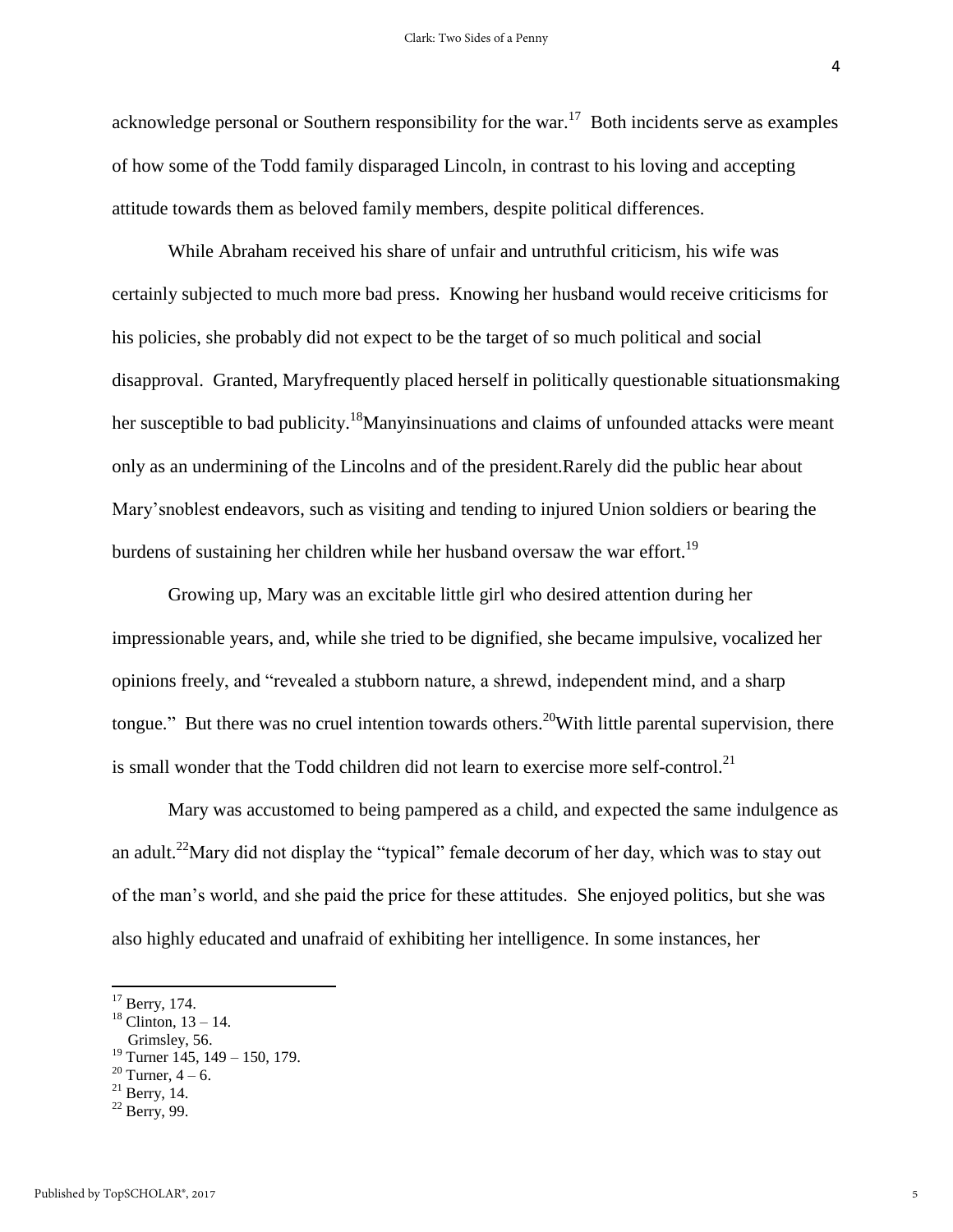intelligence went beyond the capacities of many politicians; she also proved a match for her husband's agile mind.<sup>23</sup>In the 1800s, exhibiting intelligence was considered by many as anundesirable trait for women, and women who did so were regarded as "hysterical" (uncontrollable).<sup>24</sup>Mary spoke her mind and offered her opinion, whether it was desired or not.<sup>25</sup>She was either unable or unwilling tocompletely restrain these traits in her adulthood, which unfortunately, madeothers view Mary in an unfavorable light.<sup>26</sup>

The Todd's hometown of Lexington, Kentucky diminished in size and economic importance during Mary's childhood.<sup>27</sup>Mary, and other female residents, "overachieved" to compensate for this decline of social awareness and to counter the perception of being uncivilized homesteaders.<sup>28</sup>When paying afternoon visits to newcomers, the ladies would dress as if going to a ball.<sup>29</sup>Mary associated her overdressing as being sophisticated, which in turn commanded respect and envy.<sup>30</sup>Childhood events demonstratively impacted her adult life and followed the Lincolns into the White House; for example,obtaining respect and admiration from the clothing she wore.That Todd kind of reasoning – expecting attention and respect, for herself, the president, and the White House -created one foundation of a constant barrage of verbal attacks against her for the rest of her life.

- $27$  Berry, 19.
- $28$  Berry, 21.
- Turner, xvii.  $29$  Berry, 21.
- 

 $^{23}$  Turner, xv.

Clinton, 14.

 $24$  Clinton, 14.

<sup>25</sup> Elizabeth, Keckley, *Behind the Scenesor Thirty Years a Slave, and Four Years in theWhite House* (New York: G. W. Carleton and Co., 1868), 125 – 127, 129. accessed 18 Oct 2015. https://archive.org/stream/behindscenes00keckrich#page/n9/mode/2up

 $26$  Clinton, 2.

Berry, 22, 92.

Turner, xvi.

 $30$  Berry, 21 - 22.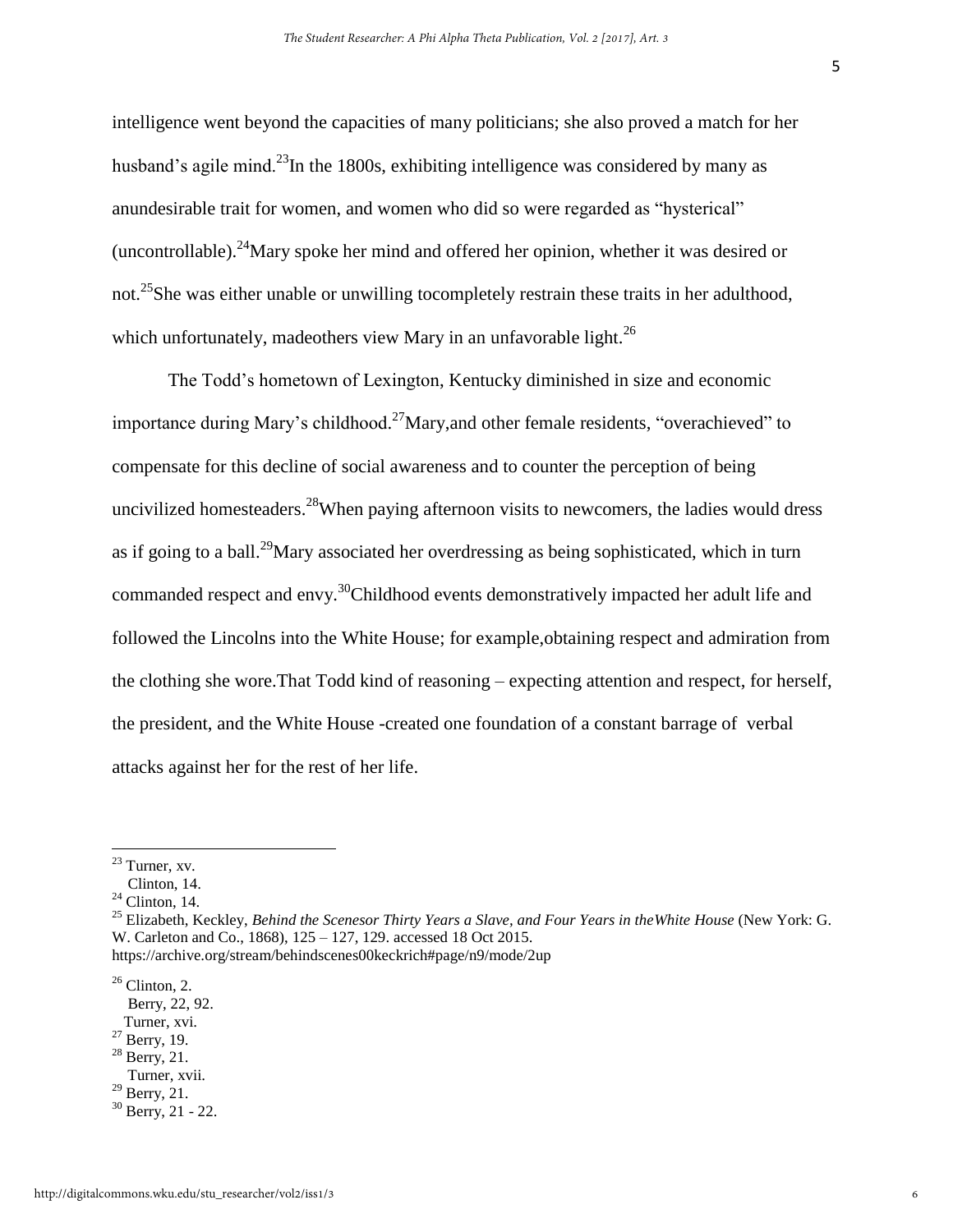The blame for many negative allegations against Mary can be placed on William Herndon.<sup>31</sup> While not all of Mary's notoriety as a difficult woman stems from Herndon, much of what we know about the Lincolns' private lives, whether true or not, comes from his book,*Herndon's Lincoln.*<sup>32</sup>According to Herndon, Lincoln never divulged personal matters to anyone: "He never spoke of his trials to me or, so far as I knew, to any of his friends."<sup>33</sup>Yet Herndon still presentsintimate, family details as the truth, whichbring into question the validity of suppositions he otherwise presents as facts about Abraham and Mary.A few of Herndon's biographical claims included: the Ann Rutledge romance; Abraham left Mary standing at the altar on January 1, 1841; and, finally, sorted details of the Lincoln's personal lives, including their courtship and their married lives together. Each of these fables can quickly and briefly be debunked.When HonoreWillsie Morrow was researching information to write a biography about Mary, he came to the conclusion she "was one of the most lied about women in the world."<sup>34</sup>

It has been maintained that Herndon and Mary always mutually disliked one another almost from the beginning of her relationship with Lincoln.<sup>35</sup>This enmity supposedly began when they first met at a ball and a socially awkward Herndon clumsily complimented Mary by stating she danced with the "ease of a serpent" which, as some have asserted, produced a lifelong bitterness towards him by Mary?<sup>36</sup>Claims were also made that Herndonresented that he was

 $31$  Ritze, 8.

Clinton, 6.

<sup>32</sup>Douglas L. Wilson, "William H. Herndon and Mary Todd Lincoln," *Journal of the Abraham Lincoln Association,*  Vol. 22, No. 2 (Summer, 2001): 1.

John Y. Simon, "Abraham Lincoln and Ann Rutledge," *Journal of the Abraham Lincoln Association, Vol. 11 (1990):* 28.

 $33$  Herndon, 183.

Gienapp, ix, 41.

 $34$  Clinton, 6.

<sup>&</sup>lt;sup>35</sup> Wilson, "William," 1.

Turner, xiii.

<sup>&</sup>lt;sup>36</sup>William H. Herndon and Jesse W. Weik, *Abraham Lincoln: The True Story of a Great Live*, (New York and London: D. Appleton and Company, 1924), 195. Wilson, "William," 3.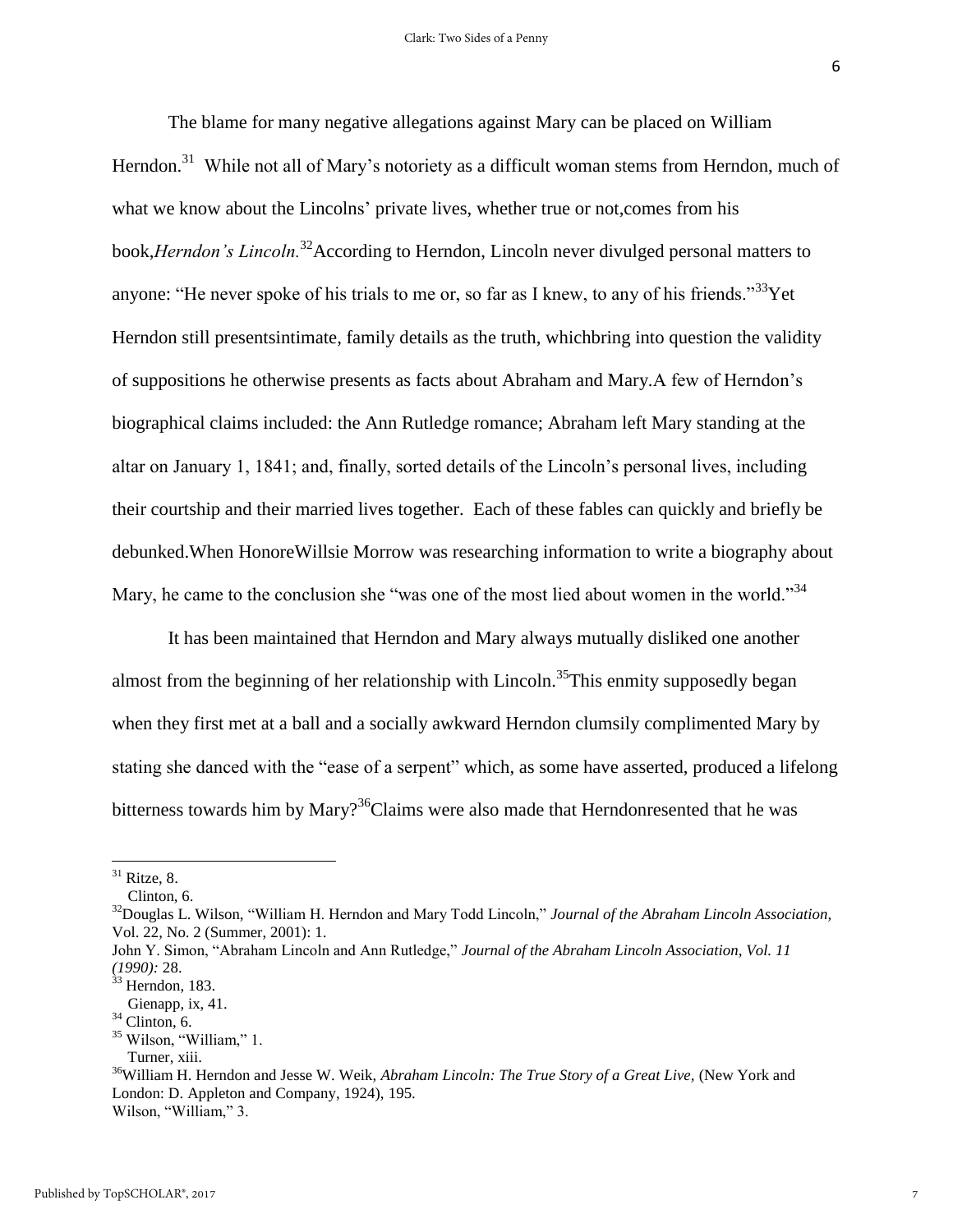never included in social events at the Lincoln home.<sup>37</sup>Whether true or not, they are definitely at odds after he wrote his book. One theory espoused by some critics is that Herndon was able to retaliate against Mary for past grievances by promotinginaccuracies of the Lincoln's lives.<sup>38</sup>

It is hard to believe a culturally educated girl such as Mary would keep a lifelong hostility toward Herndon over an insensitive compliment or that Herndon would spew such hatred against Mary for not inviting him to her house for a meal. Herndon knew Mary had not invited any ofAbe's associates for dinner at her house; in addition, Douglas L. Wilson claimedthat Herndon and Mary spoke civilly to each other whenever Mary appeared at her husband's law office.<sup>39</sup>After Lincoln's assassination, Mary enthusiastically and willingly allowed Herndon to interview her for his planned Lincoln biography. Would she had done so ifthere was animosity between the two? Had she expected to have her, or her husband's, reputation soiled and maligned by him, she would not have agreed to speak to him.<sup>40</sup>Why did Herndon include these specific accounts in his book? Did he harbor a secret hatred for Mary and, therefore had an ulterior motive in interviewing her or did he want to present his relationship with Lincoln as closer than it really was. Whatever the reason, Herndonpublically disparaged, not only Mary, but also his old law partner by implying that Lincoln was not smart enough to recognize that Mary manipulated him. $41$ 

 $\overline{a}$ 

8

7

Simon, 14 – 15.

 $37$ ibid.

 $38$ ibid.

Wilson, "William," 17.

 $39$ Wilson, "William," 5-6.

 $40$  Clinton, 8.

 $41$  Ritze, 35.

Wilson, "William," 1, 10, 21.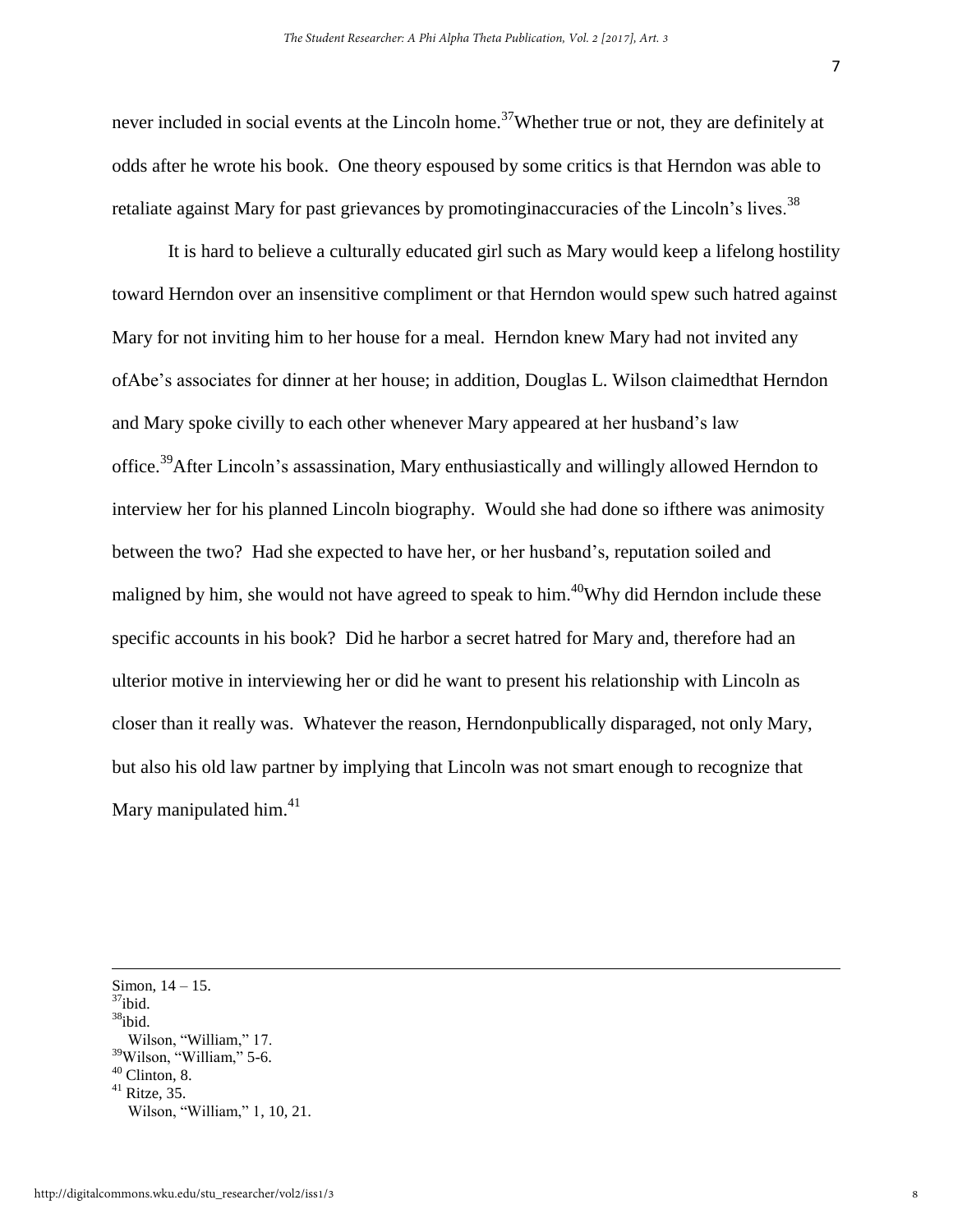First, Herndon claimed Lincoln fell so deeply in love with Ann Rutledge that her death in 1835 was the catalyst for his melancholy that lasted for the rest of his life.<sup>42</sup>While some type of a relationship between Lincoln and Rutledge existed, whether friendship or romantic, it is doubtful it could have been as intense as Herndon claimed because a year after Ann'sdeath Abraham began *sparking*Mary Owens.<sup>43</sup>In fact, Abraham would also date his future wife's older sister Frances, prior to Mary's arrivalinSpringfield in 1840.<sup>44</sup>

In his book, Herndon also related a tale of another relationship with a young girl, Kate Roby, in Lincoln's youth. Apparently, they spent much time together, taking strolls and staying out late at night.<sup>45</sup> These same examples he used to promote the commencement of Ann's and Abe's "love" but he assured his readers Kate and Abe were not "in love." Otherthan the fact Kate was the only one of these three individuals alive to state so, how can Herndon be sure Abe was in love with Ann when he committed the same actions with another person years earlier?

Herndon learned of the Lincoln – Rutledge love story after the deaths of both Abe and Ann, forcing him to rely on statements and opinions of their friends and acquaintances. Critics claim Herndon was biased towards this account as a way to attack Mary, thathe influenced his sources to answer questions in a specific way, and that he mixed the truth with fantasy while exaggerating Lincoln's insanity over Ann's death.<sup>46</sup>They state the informants could not have accurately remembered events and conversations years after this affair (some as long as almost

<sup>42</sup>Douglas L. Wilson, "Abraham Lincoln, Ann Rutledge and the Evidence of Herndon's Informants," *Civil War History, Vol. 36, No. 4 (*Dec., 1990), 301.

Simon, 16.

 $43$ Simon, 26. Turner, 11.

Berry, 31.

<sup>&</sup>lt;sup>44</sup>Maggie MacLean, " Civil War Women, Women of the Civil War and Reconstruction Eras 1849 – 1877," 18 June 2016,<http://civilwarwomenblog.com/elizabeth-todd-edwards/> Berry, 30.

 $45$  Herndon and Weik,  $35 - 36$ , 119.

<sup>46</sup> Wilson, "Abraham," 304 - 305. Simon, 20.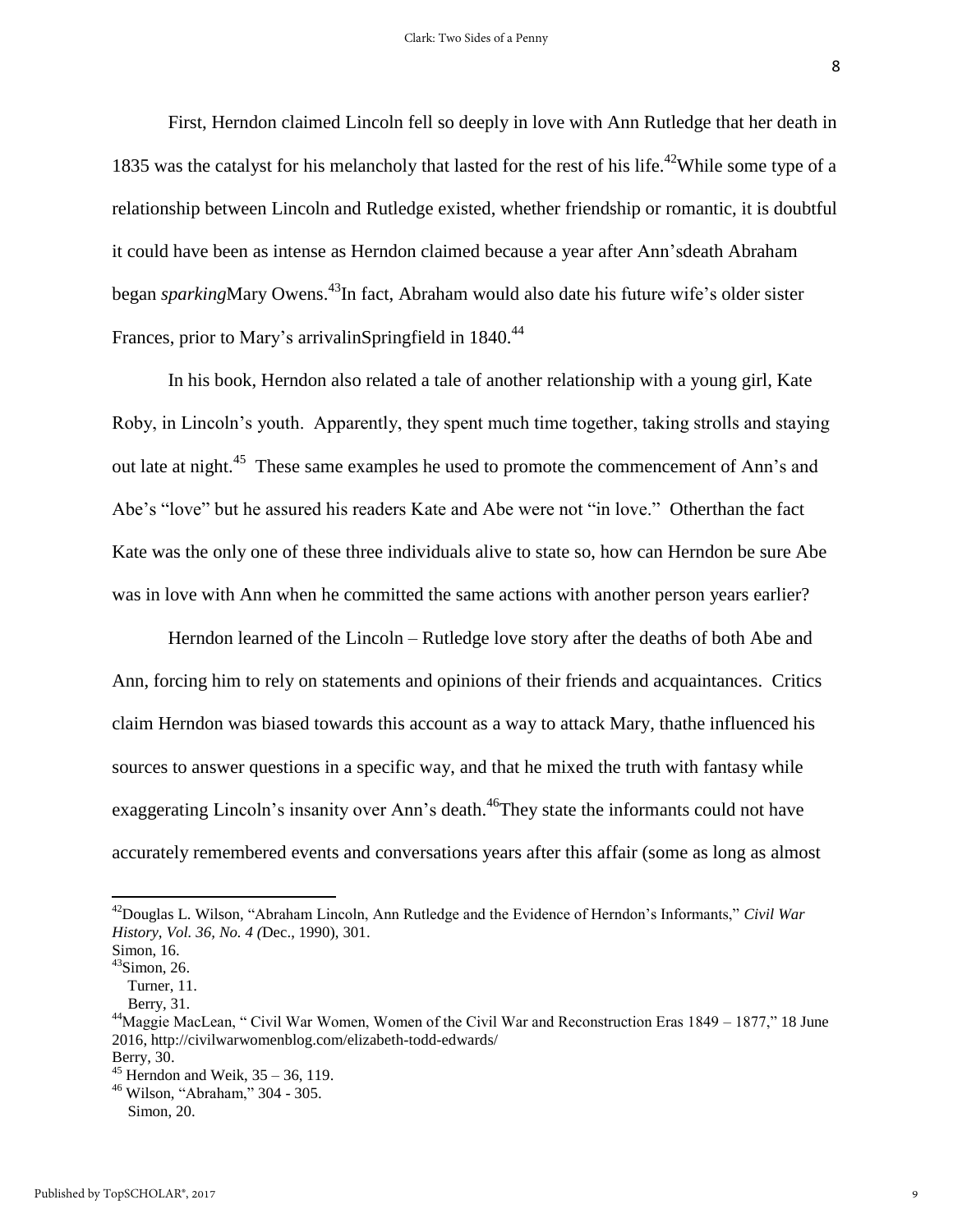thirty years later), that they desired a stronger connection to Lincoln's early life or they were not aware of any engagement until they were informed of rumors after Ann's death.<sup>47</sup>On the other hand, Herndon's supporters claim he valued honesty and that he thoroughly investigated and reaffirmed the respondent's open-ended statements.<sup>48</sup>

The question of Lincoln's sanity and its severity is also in dispute. According to Herndon's research, two schools of thought developed over Lincoln's mental status after Ann's death: those that thought he was distraught over her and those that thought he was studying too hard for his legal course.<sup>49</sup>Even those that believed Lincoln mourned Ann disagreed on the level of his distress. Some thought he became a "little bit crazy", while others believed he was "near insanity."<sup>50</sup>Most people were unaware ofthis episode in Lincoln's life until Herndon presented his argument during a lecture he gave in November 1866, titled "Abraham Lincoln, Miss Ann Rutledge, New Salem, Pioneering, and *the* Poem called Immortality? or 'Oh! Why Should the Spirit of Mortal be Proud."<sup>51</sup>According to Herndon's research, even at the time of Ann's death, many friends, relatives and neighbors did not know of an engagement between her and Abraham.<sup>52</sup> But, in his book, Herndon only presents part of the facts – that Ann and Abe were engaged and theorized Abe went crazy after her death.<sup>53</sup> Thus, if he is not completely forthcoming with all the details, how much of his "facts" should be believed?

 $\overline{a}$ 

- <sup>50</sup> Wilson, "Abraham," 302 303,309, 319.
- Simon, 19.

Wilson, "William," 1.

<sup>52</sup> Wilson, "Abraham," 311.

<sup>47</sup> Wilson, "Abraham," 305, 308. ibid.

Simon, 23 – 24.

<sup>48</sup> Wilson, "Abraham," 307 - 308. <sup>49</sup> Wilson, "Abraham," 310, 324.

Simon, 24.

<sup>51</sup> Simon, 13.

Wilson, "Abraham," 301, 304.

 $53$  Herndon and Weik,  $119 - 133$ .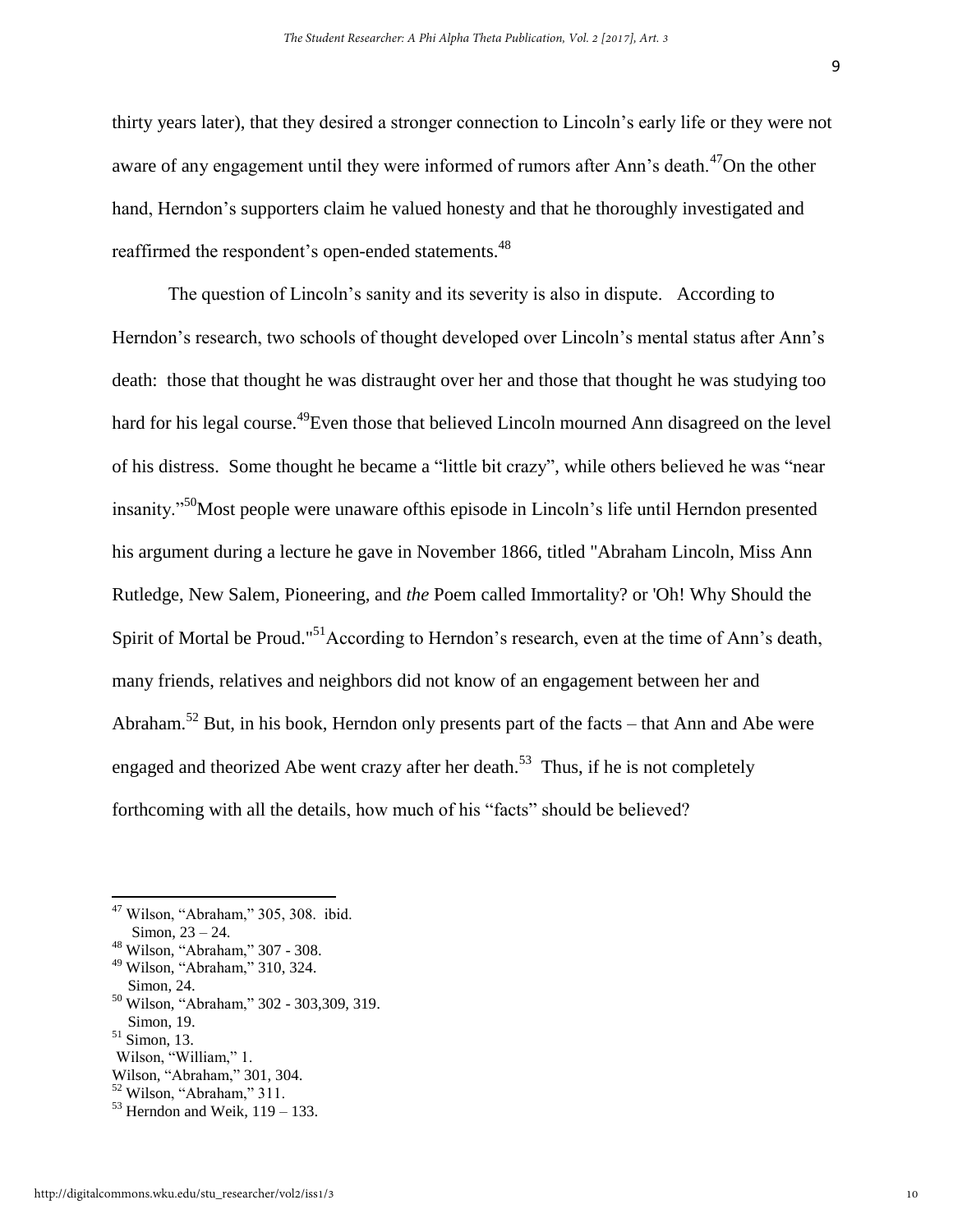10

If Herndon truly wanted to discover the reason for Lincoln's melancholy, why did he not consider Lincoln's life prior to Rutledge with the death of his mother, Nancy Hanks Lincoln and his sister, Sarah whose deaths greatly affected him?<sup>54</sup>If Herndon believed Lincoln's melancholy was a result of love, then the love of his mother and sister may be a more likely cause than his love for Ann.One cannot help wondering, if Lincoln became so despondent after Ann's death because of his great love for her, per Herndon's theory, why did he not become suicidal after the deaths of his beloved sons. Did he not love them or would Herndon have us believe Lincoln loved Ann more?

Herndon'ssecond assertion portrayed Lincoln as absent, and despondent on a "supposed" weddingdate of January 1, 1841.When he was finally "located," his friends feared he would commit suicide.<sup>55</sup> Herndon described Lincolnas being so distraught, that he did not participate in the state legislative session until the very end, and then only to answer roll call.<sup>56</sup> But, Mary's brother-in-law, Ninian Edwards, and other friends and relatives who were supposedly at the aborted wedding, informed Herndon that this incident had never happened.<sup>57</sup>William E. Barton, author of *Life of Abraham Lincoln*, proved theseclaims as preposterous.<sup>58</sup>He foundno evidence of a wedding announcement published in the paper, no marriage license applied for or obtained, and Lincoln was present at the legislature starting January second and even gave a speech during the session. Barton further maintains that when Lincoln mentionsthe "fatal first of January, 1841,"he was writing to his friend of the date he broke his engagement to Mary, and not jilting Mary at the altar.<sup>59</sup>

 $54$ Simon, 30.

<sup>55</sup> Herndon, 74.

 $56$ Herndon and Weik, 201 – 202.

<sup>57</sup>Douglas L. Wilson, "Abraham Lincoln and "that fatal first of January," *Civil War History,* Vol. 38, No. 2 (June 1992): 102, 109.

<sup>58</sup>Wilson, "fatal first," 122.

 $^{59}$ Ritze, 10.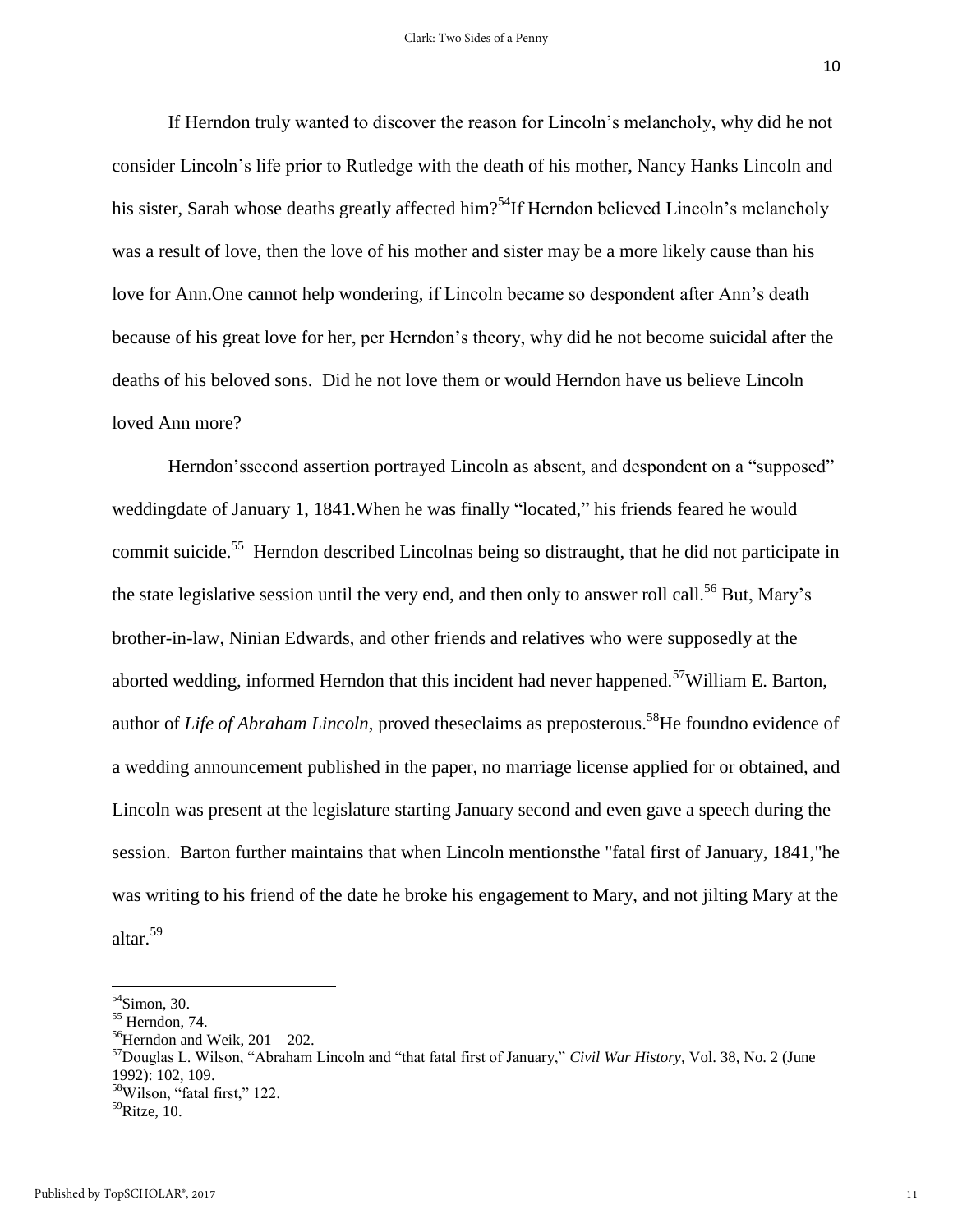Except for the date, Barton's theory is confirmed by Joshua Speed, Lincoln's closest friend and confidante. It is likely Speed wasthe only person Lincoln confided in, especially his conflicted feelings towards Mary; therefore he is more apt to be aware of actual events.<sup>60</sup>After establishing a timeline from Speed's account of events, Lincoln likely broke his engagement to Mary the early part of December 1840 so there could not have been a wedding the next month;furthermore, there is documentation that Mary might not have even been in Springfield on the first of January so Lincoln would not have been able to break their engagement that day, much less abandon Mary at the altar. $61$ 

Lincoln's uncomfortable nature around women limited his association with them. While he was attracted to them, he feared the closeness involved with relationships, and he questioned his ability to make a female happy.This developed a pattern of emotional attachment, distancing, and finally finding fault, essentially ending any romances and relationships.<sup>62</sup>An example of this pattern can be found when he broke off an earlier engagement with Mary Owen, claiming she would not like living in Springfield when, in fact, he realized that he did not love her or find her appealing. <sup>63</sup>His courtship with Mary Todd follows the same pattern. Mary, herself had commented Lincoln had a hard time expressing his innermost feelings to her during their marriage.<sup>64</sup>

Finally, Herndon informed the reader of talesabout Mary'sand Abraham'spersonal lives. He could not understand the unlikely connection and love between them because of their many and vast differences, therefore, in his opinion, there had to be another reason for them to

l

 $60$  Wilson, "fatal first," 103.

Herndon and Weik, 204.

 $61$  Wilson, "fatal first," 115, 120.

<sup>62</sup> Gienapp, 33, 34.

 $63$  Clinton, 3.

<sup>&</sup>lt;sup>64</sup> Gienapp, x.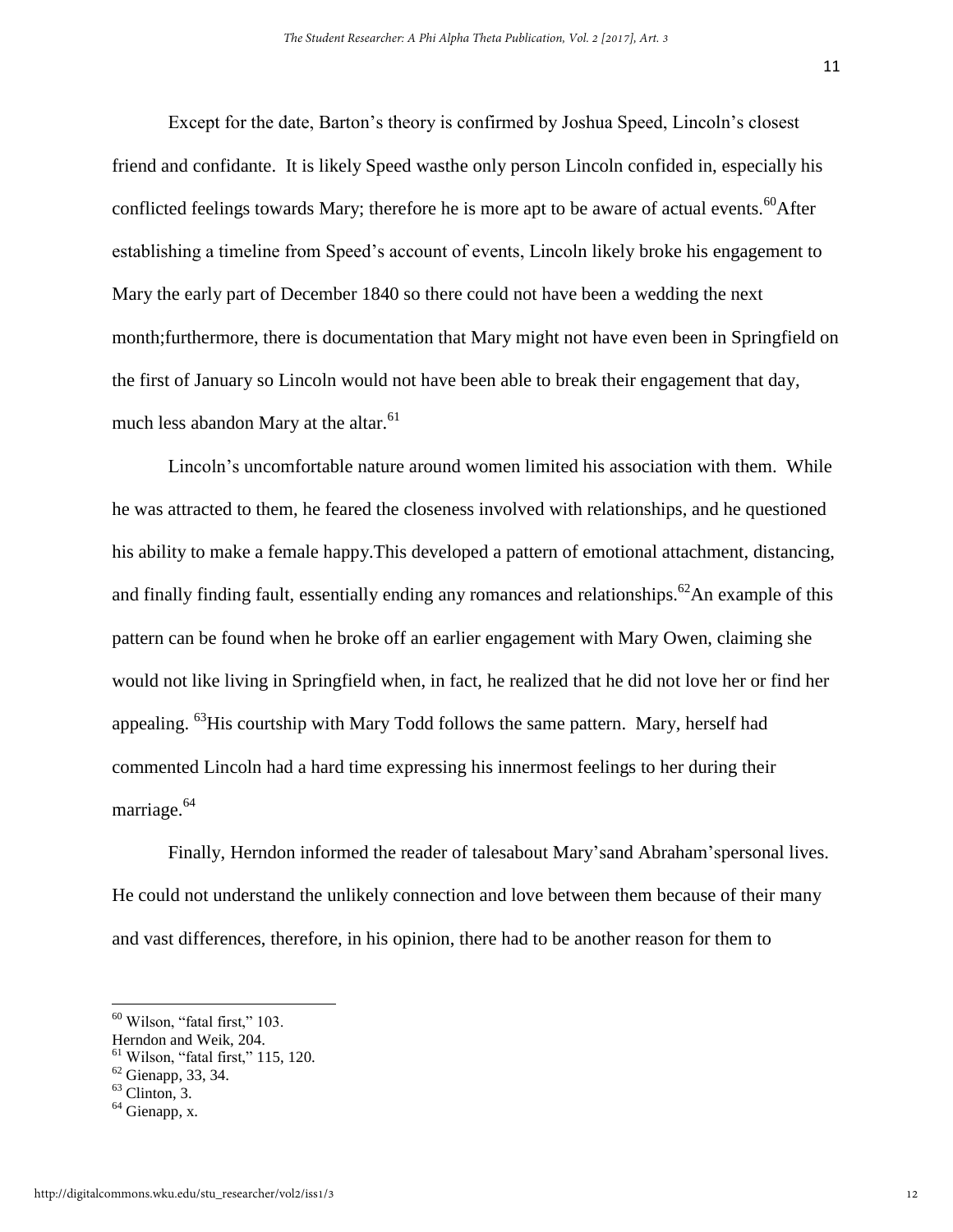marry.<sup>65</sup>His insistence Abraham married Mary for honor, while Mary married only for revenge and ambition is unbelievableand lacks comprehensible evidence to support this conclusion.<sup>66</sup>First, Mary wrote letters to a friend soon after the "fatal first",no words about a wedding that did not take place, but she did write of her concern for Abraham and a desire to recommence their relationship.<sup>67</sup> Mary was proud and outspoken, she would not have quietly and calmly accepted a disappearing bridegroom on her wedding day without angrily making mention of such a transgression in this (or any) correspondence.<sup>68</sup>Additionally, when they chanced to meet again, it is doubtful she would have begun another relationship with Abrahamif he had embarrassed her in front of her friends and family. The idea that Mary would marry Abraham just to make his life miserable because he left her at the altar is unrealistic and senseless by any standard.

 Mary's animosity towards one who deceived her was much more definitive.After discovering her good friend and bridesmaid, Julia Jayne Trumbull, took part in undermining Lincoln's bid for the Senate in 1854, she declared Trumbull "would be dead to her" for her part in the deception.<sup>69</sup>If she felt betrayed by Julia, and forever ended their friendship, she would not have quietly accepted Lincoln's abandonment. As for Abraham, for almost two years he moved on with his life without Mary; if he had felt duty bound to marry her, he would have done so sooner.<sup>70</sup>Herndon himself wrote that Abraham had gotten over Mary, muddling his argument of a duty bound Lincoln. If Abe had felt honor bound to wed Mary Todd because he had been engaged to her in order to assuage his honor, then why did he not have the same feelings to

- $69$  Berry,  $46 48$ .  $70$  Herndon, 81 – 83.
- Gienapp, 35.

<sup>65</sup> Herndon Weik, 191 - 192

<sup>66</sup> Herndon*,* 74, 82 - 84.

 $67$  Ritze,  $10 - 11$ .

Turner, xv.

 $68$  Ritze,  $10 - 11$ , 42.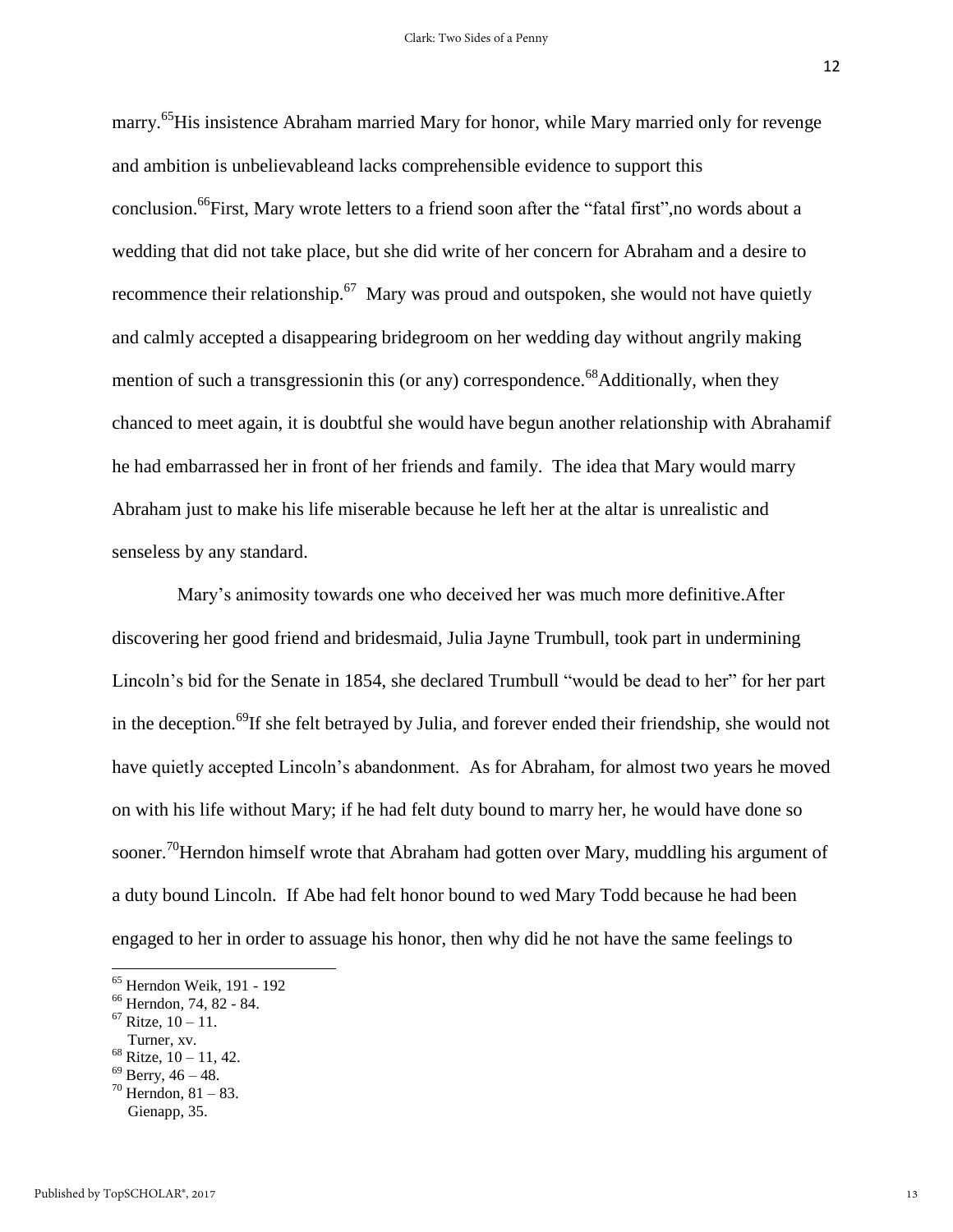13

marry Mary Owens? According to Herndon, Lincoln had stated "if Mary Owens ever returned to Illinois a second time he would marry her" and Mary moved to New Salem (in 1836) after she was made aware of Lincoln's declaration.<sup>71</sup> He further asserted that Lincoln later started to worry that he would not make Mary Owens a good husband and broke off the engagement.<sup>72</sup> Herndon describes Mary Owens similarly to Mary Todd – well educated, cultured, "reared in plenty" and they both recognized that Lincoln lacked social graces. He does not accuse Mary Owens of feeling bitter towards Lincoln when he breaks the engagement but he insists Mary Todd sought revenge.<sup>73</sup>What is the difference between these two situations?

Critics claim Mary was ambitious. While this may be true, they neglect to tell us what goals, aspirations, and desires she could have possibly accomplishedin marrying Lincoln. At this juncture in his life, Lincoln had very little promise of a prosperous future.<sup>74</sup>Mary enjoyed the finer things in life, which Lincoln could not provide early in their marriage. But Mary and Abraham loved each other, and that is all that mattered.

Mary was a popular girl and had many suitors;even Stephen Douglas courted her around the same time as Lincoln.<sup>75</sup> The Todd family maintained the story that Mary, as a young girl, knew she would marry a man who would become the President; if true, Douglas had a better political advantage than Lincoln.<sup>76</sup>Financially, socially, and politically he was far more accomplished than Lincoln. Had Mary concerned herself solely with ambition, she would have thrown her lot in with Douglas,not Lincoln.After the 1860 election, a political commentator remarked, "Shestarted with Mr. Lincoln when he was a poor young man, and with no more idea

 $\overline{a}$ 

 $76$  Clinton, 4.

 $71$  Herndon and Weik, 136.

<sup>72</sup> Herndon and Weik, 137.

 $73$  Herndon and Weik,  $137 - 138$ .

<sup>74</sup> Ritze, 33.

 $75$  Turner, 10, 14.

Berry, 22. Ritze, 33 – 35.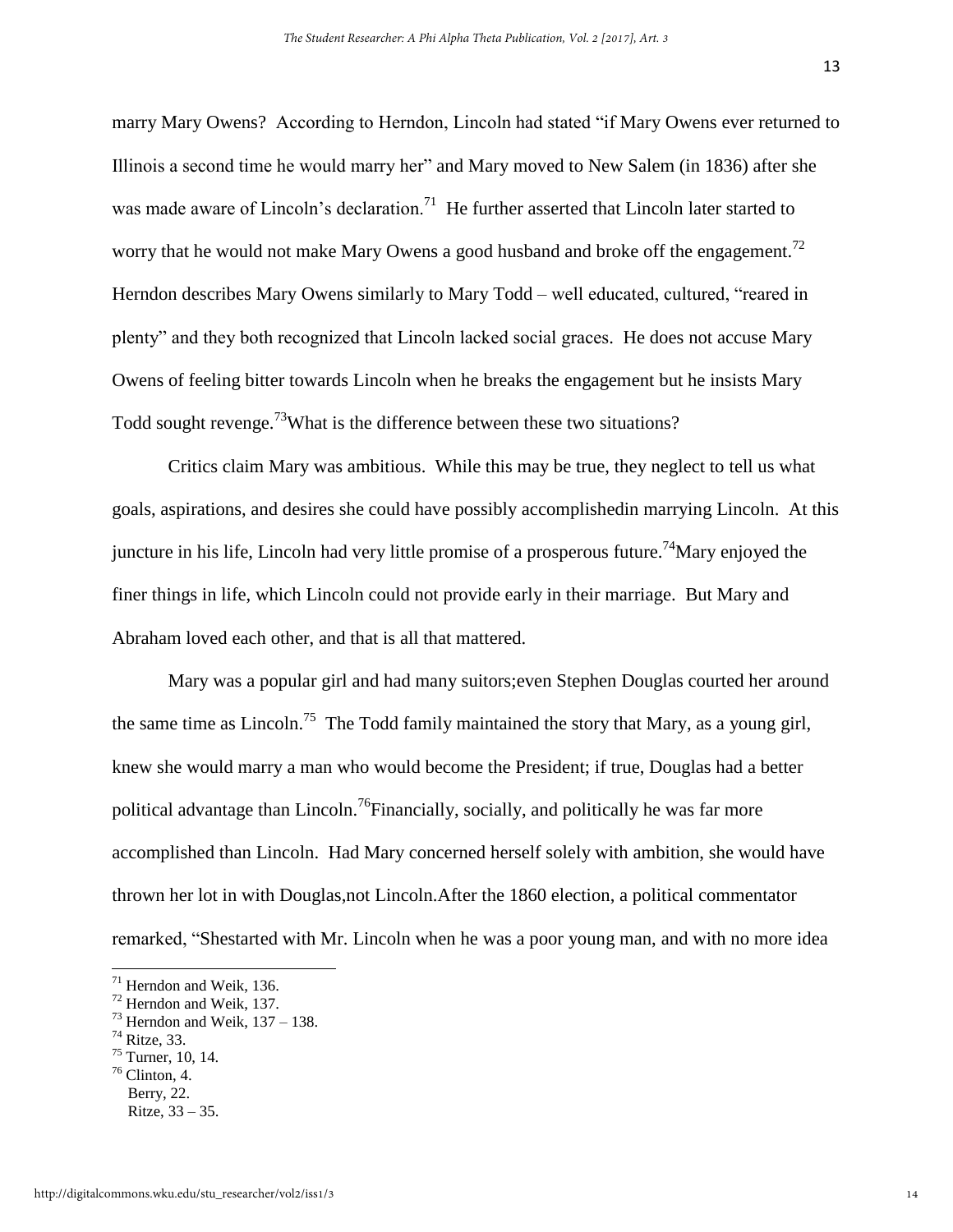of being called to the Presidency than of being a cannibal."<sup>77</sup>Modern critics like StephenBerry acknowledge Mary not only loved Lincoln, but they "completed each other."<sup>78</sup>

Herndontold of a loveless Lincoln marriage, where Mary constantly harangued Abraham, who often left home to escape her tantrums. Many of the personal letters between Mary and Abraham have been lost or purposely destroyed, but she wrote to her friend Mercy Levering in 1840 that "her hand would never be given without her heart."<sup>79</sup> In 1848, Mary penned a letter to Abraham, who was in Washington D. C. at the time saying, "I wish instead of writing, we were together. I feel very sad away from you...."<sup>80</sup>In another letter dated April 16, 1848 from Washington D.C., and sent to Mary in Lexington, Lincoln wrote of missing her: "When you were here I thought you hindered me some in attending to business; but now, having nothing but businessI hate to stay in this old room by myself...."<sup>81</sup>While he was president, he sent a letter to Mary (who was in New York) to come home and stated he missed her.<sup>82</sup>Obviously, he had great affection for Mary.

Close to his day of death, Mary spoke of Lincoln as "almost boyishin his mirth  $\&$ reminded me, of his original nature, what I had always remembered of him, in our own home.<sup>83</sup> In the moments leading up to the assassination at Ford's theater*,* they were holding hands; Mary expressed concern to Abraham of what their companions would think of their action, and Lincoln told her that they would not think anything about it. $84$  These are not words, or actions,

 $\overline{\phantom{a}}$ 

<sup>80</sup> Turner, xiii.

<sup>82</sup> Turner, 154.

 $\mathrm{77}$ Clinton, 4.

<sup>78</sup> Berry, 37.

 $79$  Turner, 14.

 $81$  Clinton, 8.

Turner, xiii.

 $83$  Turner, xiv.

 $84$  Clinton, 16.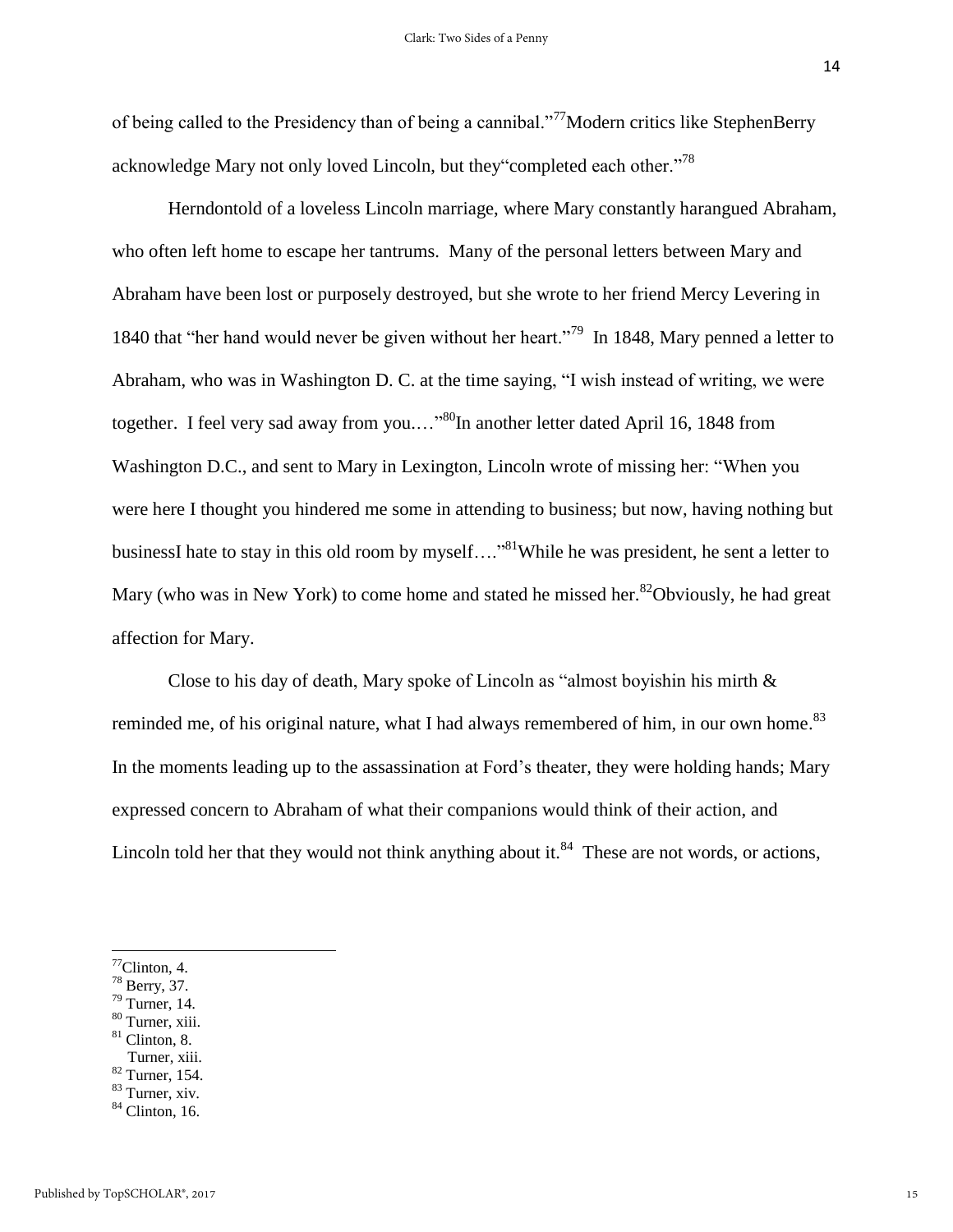of two loveless people who are only enduring a troubled marriage. They loved each other, plain and simple.

Finally, in Lincoln's own words, he expressed his love for Mary: at a White House reception in retort to comments of Mary's revealing dress and outlandish hair accessory, Lincoln replied, "my wife is as handsome as when she was a girl, and I, a poor nobody then, fell in love with her; and what is more, have never fallen out."<sup>85</sup> What Herndon supposed as duty bound, more than likely, the Lincolns knew as love.

Even though Herndon had taken liberties with many facts in his book, it was partly Mary's fault that the public came to believe what he wrote about her. Mary was not like most women of her day; she was intelligent, outspoken, understood politics, and she had a terribletemper. Herndon writes "but when offended or antagonized, her agreeable qualities instantly disappeared beneath a wave of stinging satire or sarcastic bitterness."<sup>86</sup> How many residents of Springfield, including her husband,and later in the nation's capital, felt her "stinging satire or sarcastic bitterness"? Stephen Berry writes of Mary forcing Abe outside his home without pants and chasing him with a knife. $87$  Incidents such as these would provide fodder for others to believe the rumors that Mary was "crazy" and to become sympathetic towards Abe.<sup>88</sup> In their minds, Herndon's reasons why the Lincolns married are justified or, even consider his claims as a comeuppance for Mary.

Almost from the beginning, opinions from Washington society about Mary were not favorable. Technically, the area was part of the Union but there were many Southern sympathizers living there who did not like Westerners, Yankees or Republicans so Mary, and

 $85$  Clinton, 16.

<sup>&</sup>lt;sup>86</sup> Herndon and Weik, 194.

 $87$  Berry, 36 – 37.

<sup>88</sup> Berry, 99.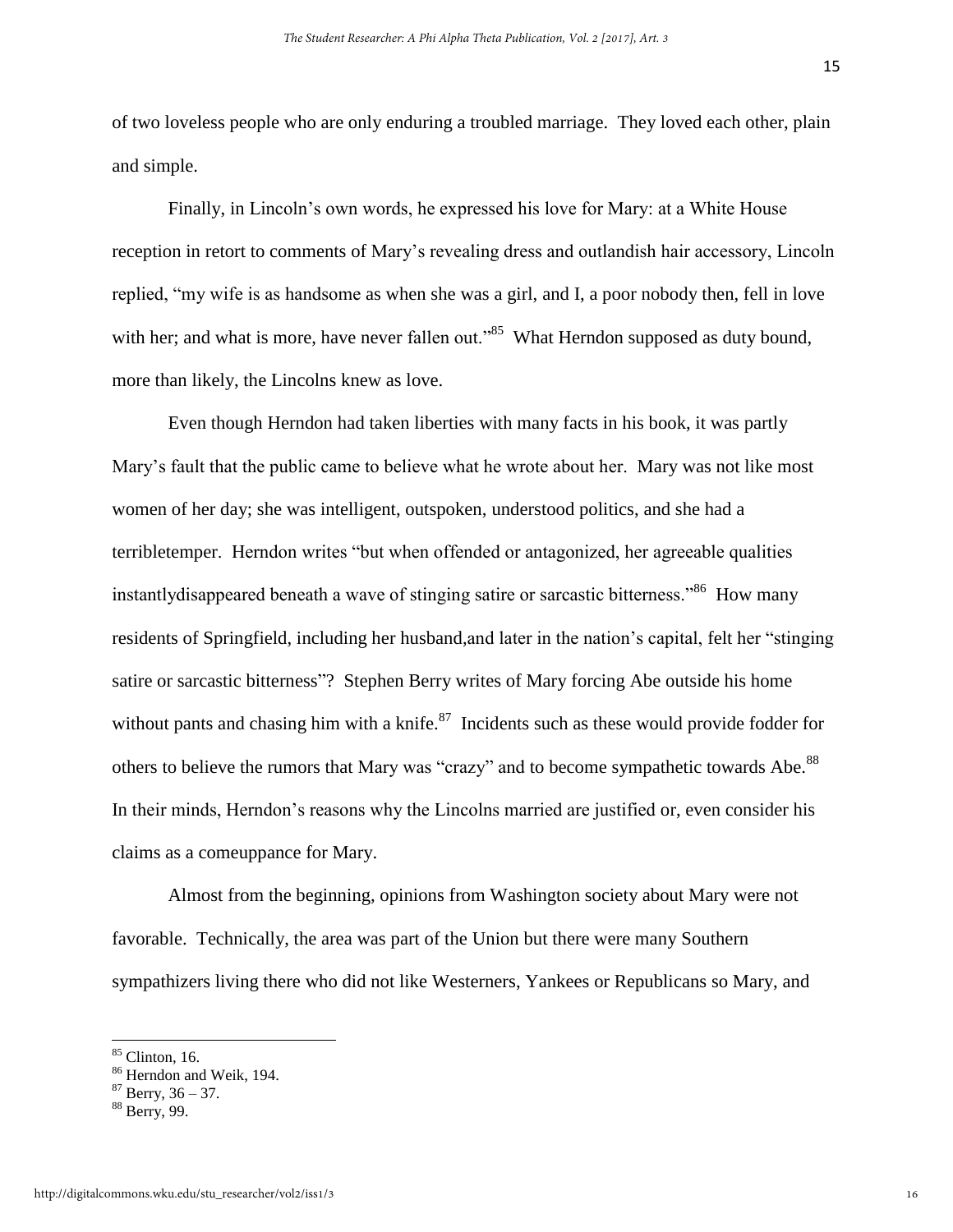Abraham, were already prejudiced against.<sup>89</sup>She was considered an unfashionably dressed backwoods person and their view of her continued to deteriorate.<sup>90</sup>Her attempts to gain love and respect by spending lavishly and eccentrically through her wardrobe and appearance worsened as First Lady, partly caused by her husband's steady paycheck and encouraged by individuals who wanted to take advantage of Mary's position. She exhibited many examples of the infamous Todd "me" mentality rather than concern for propriety, such as wearing lavender instead of black to a state funeral.<sup>91</sup>At times, Mary would take it upon herself to berate some of Lincoln's appointees when she felt her husband was being taken advantage of. This made her appear "strong-minded" and was not in her favor.<sup>92</sup>Instead of taking the time to learn about Mary or accepting her as is, Society had already made up their minds. They were willing to believe the worst when she, or her family name of Todd, became embroiled in scandals. For a "high strung woman," the strain of dealing with the attitudes and treatment in her new home would exacerbate her temperament.<sup>93</sup>

Some citizens of Washington were impressed with Mary at first, but their attitude changed over time and they began to ostracize her.<sup>94</sup> A British journalist documented the fact that "Washington ladies…miss their Southern friends, and constantly draw comparisons between them, and the vulgar Yankee women and men, who are now in power."<sup>95</sup> William O. Stoddard, one of the President's private secretaries, documented how well Mary was performing as First Lady, but "women queens of society" deliberately refused to acknowledge this fact.<sup>96</sup>White House etiquette excluded Mary from attending some public events, and according to cousin

- $91$  Berry, 100.
- $92$  Turner, 135.
- $93$  Turner,  $77 79$ .
- $94$  Clinton, 13.
- $95$  Clinton, 12.

<sup>89</sup> Turner, 77.

 $90$  Berry, 98 – 99.

 $96$  Ritze, 59 – 60.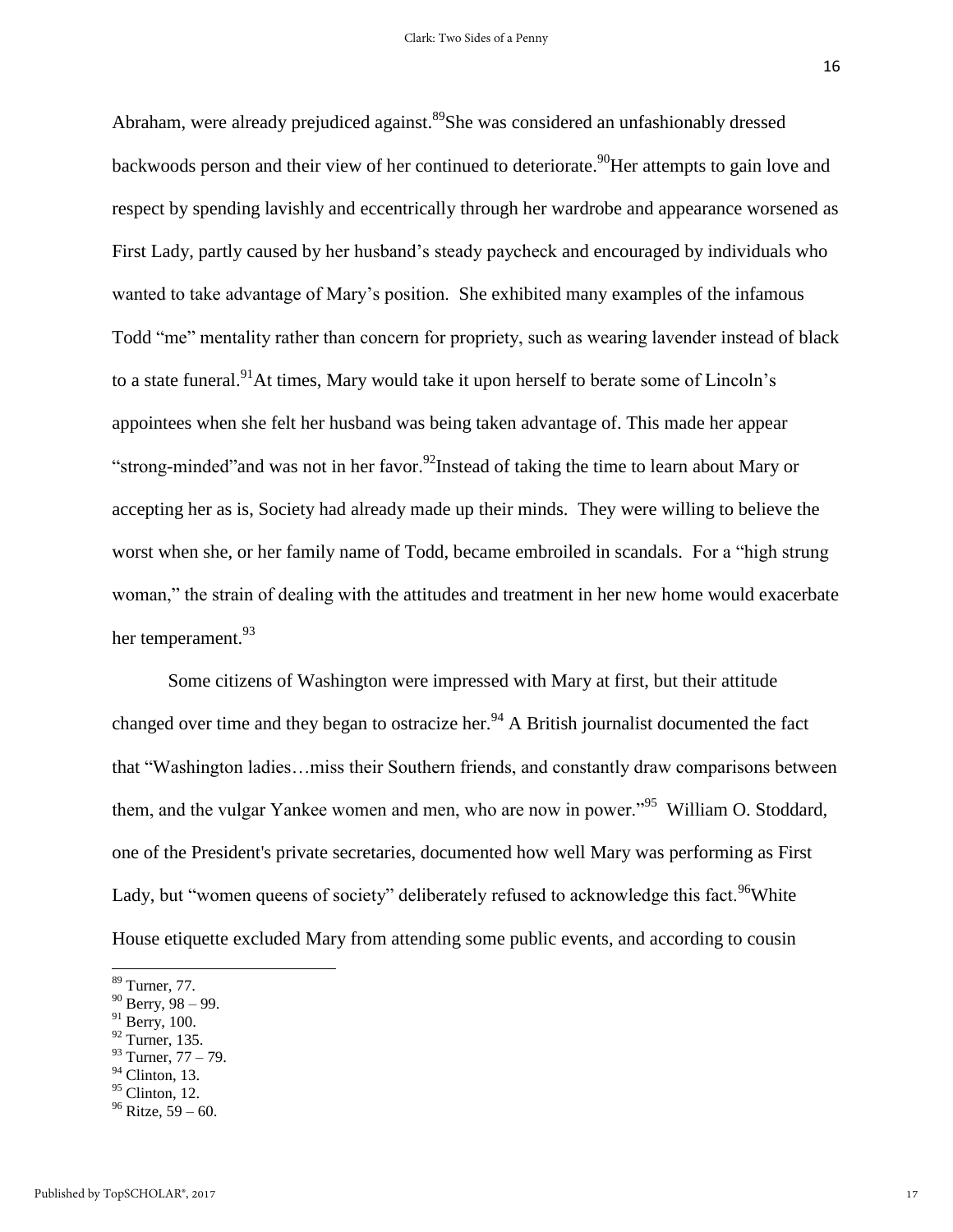Elizabeth, these were events well suited to Mary. If Mary had abandoned protocol to the benefit of her strengths, she may have made a more favorable impression and received less negative press.<sup>97</sup>

As First Lady, Mary enduredrumors and innuendos claiming she was a spy and traitor for the Confederacy.<sup>98</sup>Some state secretshadbeen revealed, which prompted Washington D.C. to speculate that Mary was actually the source of all leaks.<sup>99</sup> She was accused of being "not loyal," a rebel sympathizer,and someone who divulgedinformation to the South. Because she had brothers in the Confederate army,some people believed that Mary was guilty of treason.<sup>100</sup>Contrary to these rumors, it was she who uncovered a guest at the White House eavesdropping outside doors and passing information to interested parties.<sup>101</sup>The South also ironically accused her of being a traitor, betrayingher Southern heritageand culture.<sup>102</sup>The Todd family was not alone in having family members committed to different sides of the Civil War. She did have family members with Rebel sympathies but she also had family members with ties to the North, first and foremost her husband.In order to allay accusations, Mary requested all of her correspondence to be read before she received it.<sup>103</sup>

Another mark against Mary is the claim she engaged in frivolous shopping sprees, whether it was to refurbish the White House, or to purchase personal items for herself. Stephen Berry calls Mary's trips to New York and Philadelphia as "an orgy of purchasing."<sup>104</sup>Upon

- $100$  Berry, 103.
- Grimsley,  $56 57$ .
- Keckley, 134.
- $101$  Grimsley, 58.
- $102$  Turner, 156.
- $103$  Clinton, 13.

 $97$  Grimsley,  $67 - 68$ .

<sup>&</sup>lt;sup>98</sup> Turner, xvii, 79.

Clinton, 10. <sup>99</sup> Berry, 101 – 103.

<sup>104</sup> Berry, 102.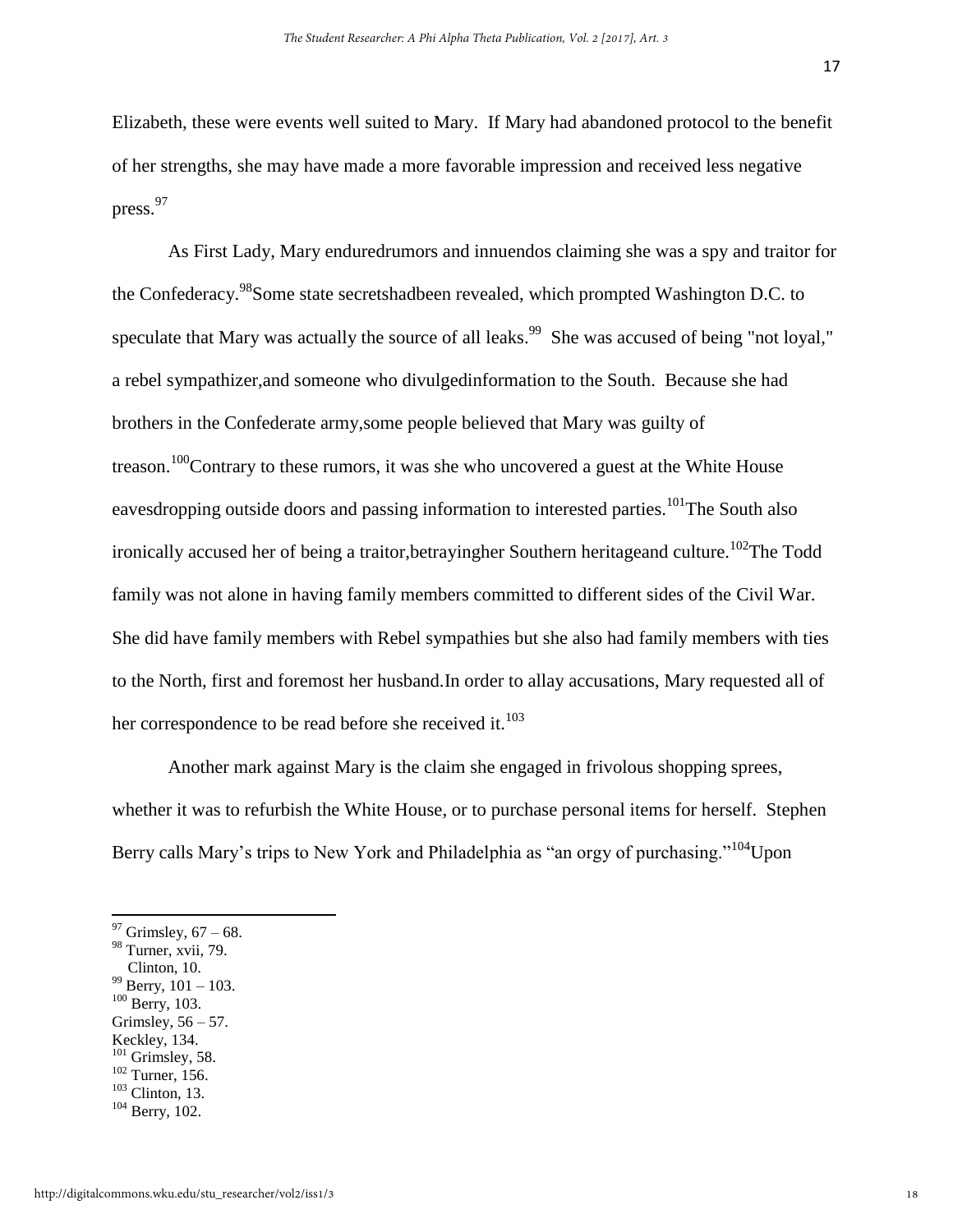arriving at the White House, her Springfield friends and relatives thought it looked like a "second rate hotel."<sup>105</sup> Mary obviously felt the official image of America needed updating, andwhile she may have ignored prudence in refurbishing the estate,the White House did need repairs and updates. As Catherine Clinton indicates it might have been unwise for Mary to spend so much money, whether it was for the White House or for personal expenditures, while America was involved with fighting the war. But, given the fact Mary was well aware the country was at war, it is unclear if she did in fact keep her expenditures to a minimum or if she spent money irresponsibly.<sup>106</sup>Either way, these stories of her spending created new enemies and gave old ones more ammunition to further isolate her from the public.<sup>107</sup>Fiscal conservatives challenging Mary's overspending for the White Housewould be the same ones who complained of frivolous spending done by theirown wives.

In true Todd thinking, Maryhad a reasonable purpose for many of the dresses she bought. The press portrayed the Lincoln's as "country bumpkins," and Maryunderstood the necessity of displaying proper etiquettein order to counter the stereotypes and misconceptionsthat Easterners had about Westerners.<sup>108</sup>Mary had always loved pretty things (dresses, jewelry, hair accessories, etc.), and with her husband's suddenly plentiful and regularincome, along with merchants willing to give her a line of credit,she mayhave "lost her way" in creating an aura of opulence and sophistication.<sup>109</sup>According to Cousin Elizabeth, who accompanied Mary on one of her shopping

 $\overline{\phantom{a}}$ 

 $108$  Keckley, 87. Clinton, 15. Berry, 98.  $109$  Clinton, 14.

 $105$  Clinton, 13.

<sup>&</sup>lt;sup>106</sup> Clinton, 13, 18.

<sup>107</sup> Ritze, 22.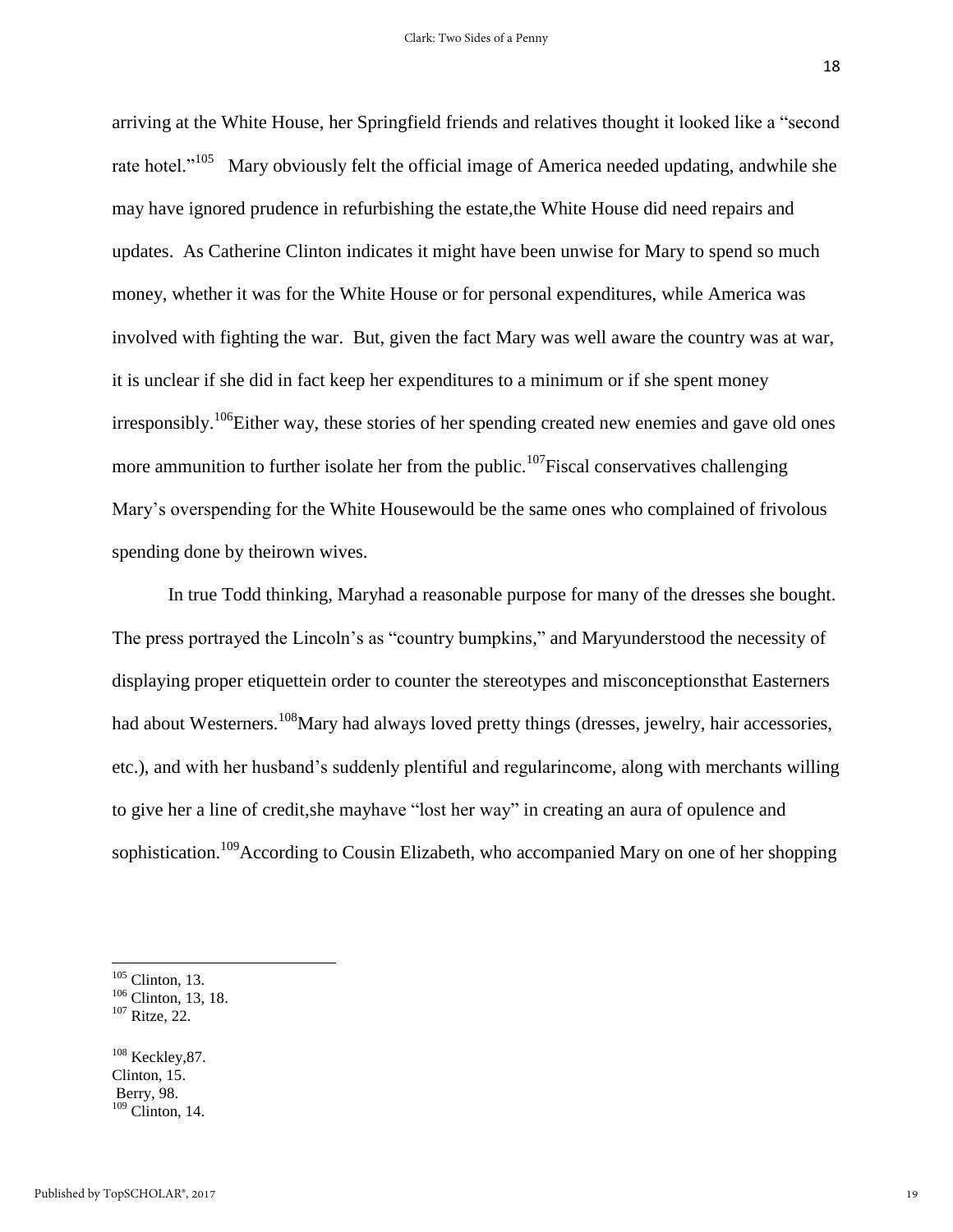sprees, the amount of money the newspapers reported that Mary spent was grossly exaggerated.<sup>110</sup>

Another scandal concerned David, her brother,who had beenrelieved of his duty as commandant of a Confederate prison camp for committing atrocities including murder.<sup>111</sup>The *New York Times* printed the shocking story to undermine the Lincoln administration and to humiliate Mary.<sup>112</sup> Because she was not well-liked, Southern and Northern critics used this story to further justify their disapproval of her.<sup>113</sup>When Mary announced "by no word or act of hers should [David] escape punishment for his treason against her husband's government," her sister, Elodie proclaimed Mary was no longer her relation.<sup>114</sup>Mary defended herself against false accusations of spying and being a Southern sympathizer,but she was still condemned and vilified by the Northern public and her own family.

Mary was not the completelyselfish, self-centered person that Herndon and others would have us think.Her niece, Katherine Helm, wrote *The True Story of Mary: Wife of Lincoln*, as a rebuttal to the negative beliefs.<sup>115</sup>Mary quietly performed good, Christian acts that she did not want to be brought to public attention. She wrote to the President about her concerns for the homeless and former slaves and supported the Contraband Relief Society which provided necessities to these individuals. She paid much attention to the soldiers who were in hospitals by visiting them and offering them comfort in whatever form she could – wrote letters for them, brought flowers or food from the White House, all done deliberately without fanfare or the public's knowledge.<sup>116</sup>

 $110$  Grimsley, 59.

 $111$  Berry,  $85 - 89$ .

<sup>&</sup>lt;sup>112</sup> Berry, 92.

 $113$  ibid.

<sup>114</sup> Berry, 93.

 $115$  Clinton, 6.

<sup>&</sup>lt;sup>116</sup>Letter Mary Todd to Abraham Lincoln 3 November 1862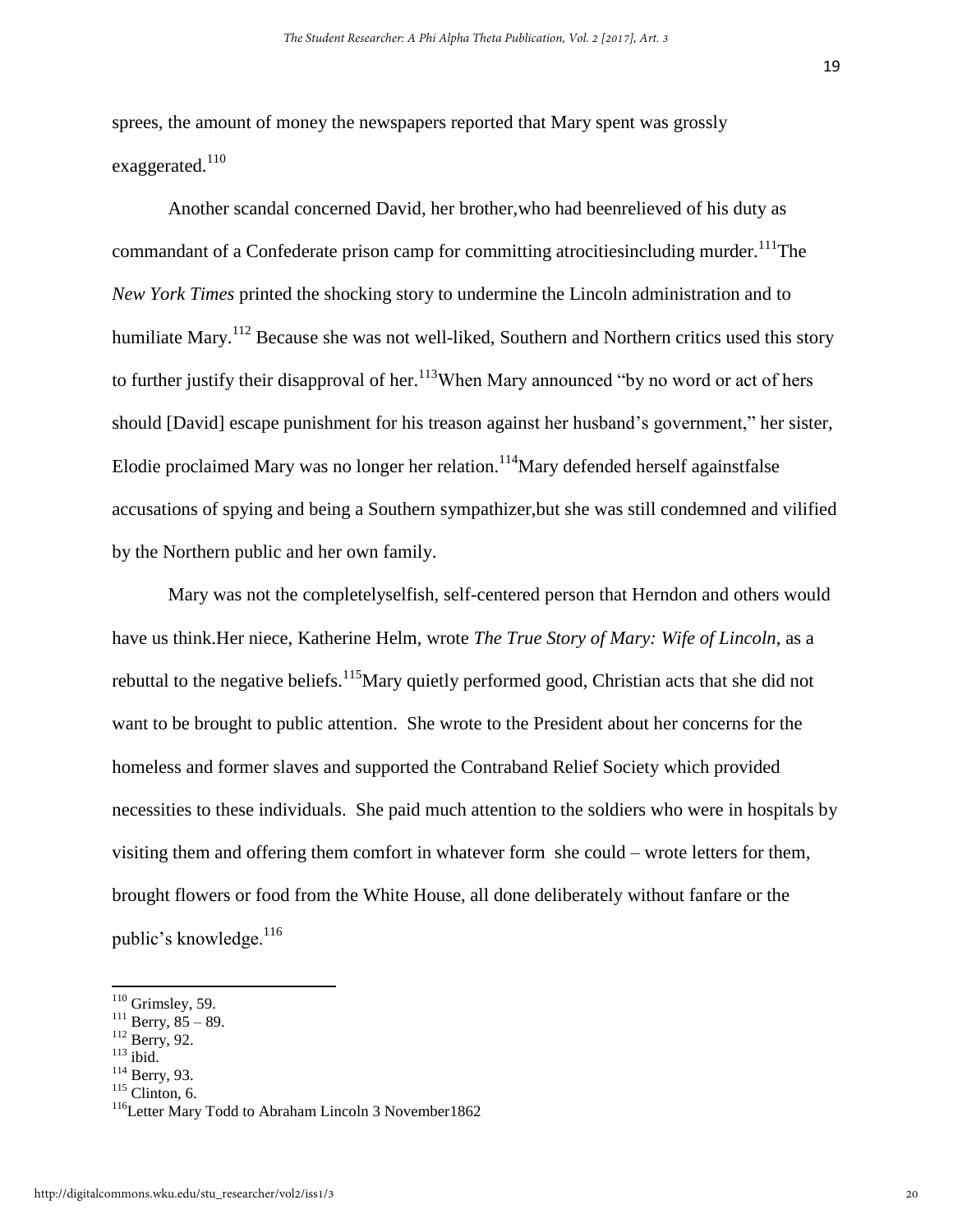Most importantly, Mary did not neglect her husband. Politics was something Abraham and Mary had in common when they first met, and she played an important role in his rise in the Republican Party. She listened to his ideas, advised him, encouraged him toward his political aspirations, cheered him up and supported him in times of defeat, did what she could to get him elected and reelected, and was very loyal to him.<sup>117</sup>While he was president she was worried about his health and tried to make a peaceful home for him in order that he could forget thenation's problem for a short time.Frequently, Lincoln went without eating so Mary would invite company for breakfast so he would have to join them and get an opportunity to eat, she also insisted on a daily drive which provided him a chance to relax.<sup>118</sup>

Mary intentionally placed herself at risk to support her husband. General Scott had advised Lincoln to move his family away from Washington for their protection. WhenMary asked Lincoln if he was leaving, and he replied in the negative, she then informed him that she would be staying as well.<sup>119</sup>General Scott was impressed with Mary's courage and his opinion of her increased.<sup>120</sup> For some, though no amount of courage, or any other aptitude, would sway how they viewed the First Lady. <sup>121</sup>Even Herndon had to admit "she was gifted with a rare insight into the motives that actuate mankind; there is no doubt that much of Lincoln's success was in a measure attributable to her acuteness, and the stimulus of her influence."<sup>122</sup>

 $\overline{a}$ Keckley, 113 Turner, 137, 140 – 141,145.  $117$ Clinton, 5. Keckley, 143 – 144. <sup>118</sup>Turner, 120, 154. Grimsley, 55.  $119$  Clinton, 13. Grimsley,  $65 - 67$ .  $120$  Clinton, 13.  $121$ ibid. Grimsley,  $65 - 67$ . <sup>122</sup> Ritze, 28.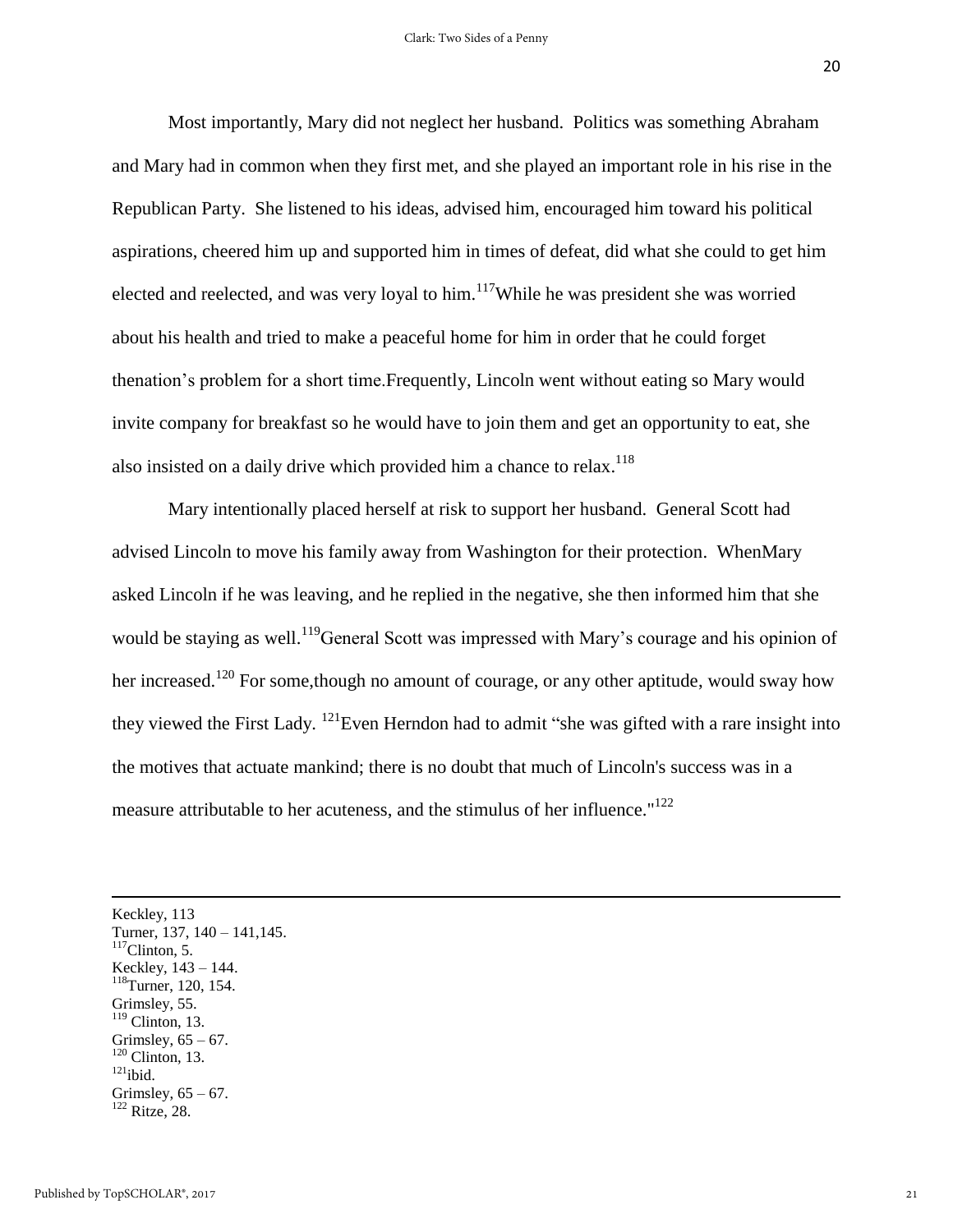Abraham Lincoln was President of the United States during a catastrophic time for the country.There were many tensions and differing opinions during the Civil War, and the Lincolns knew criticisms were a reality they must endure. Hardest to disregard were the unfair and vile accusations made by the public and the Todd family, especially against Mary. Both Lincolns had faults, no doubt. He suffered from deep melancholy and lacked manners and social graces; she had a temper and could beimpulsive at times.<sup>123</sup>Despite views that Herndon and other critics falsely promoted,Mary and Abraham loved and had pride in each other. Mary's bequest to this country was her ability to see through Lincoln's "backwoodsness" and recognize his great potential – as a husband and as the leader of his country.<sup>124</sup>

### Bibliography

### Primary Sources

- Grimsley, Elizabeth Todd, "Six Months in the White House." *Journal of the Illinois StateHistorical Society* vol. 19, no. 3 / 4(Oct., 1926 - Jan., 1927): 43 – 73.
- Herndon, William H., and Jesse W. Weik,*Abraham Lincoln: The True Story of a Great Live.*New York and London: D. Appleton and Company, 1924.
- \_\_\_. *Herndon's Lincoln: The True Story of a Great Life.* Indianapolis and New York: The Bobbs-Merrill Company, Inc., 1970.
- Keckley, Elizabeth, *Behind the Scenes or Thirty Years a Slave, and Four Years in the White House.* New York: G. W. Carleton and Co., (1868). <https://archive.org/stream/behindscenes00keckrich#page/n9/mode/2up>
- Turner, Justin D., and Linda Levitt Turner, *Mary Todd Lincoln: Her Life and Letters*. New York: Alfred A. Knopf, 1972.

 $123$  Ritze, 65.

 $124$  Clinton, 18.

Ritze, 68.